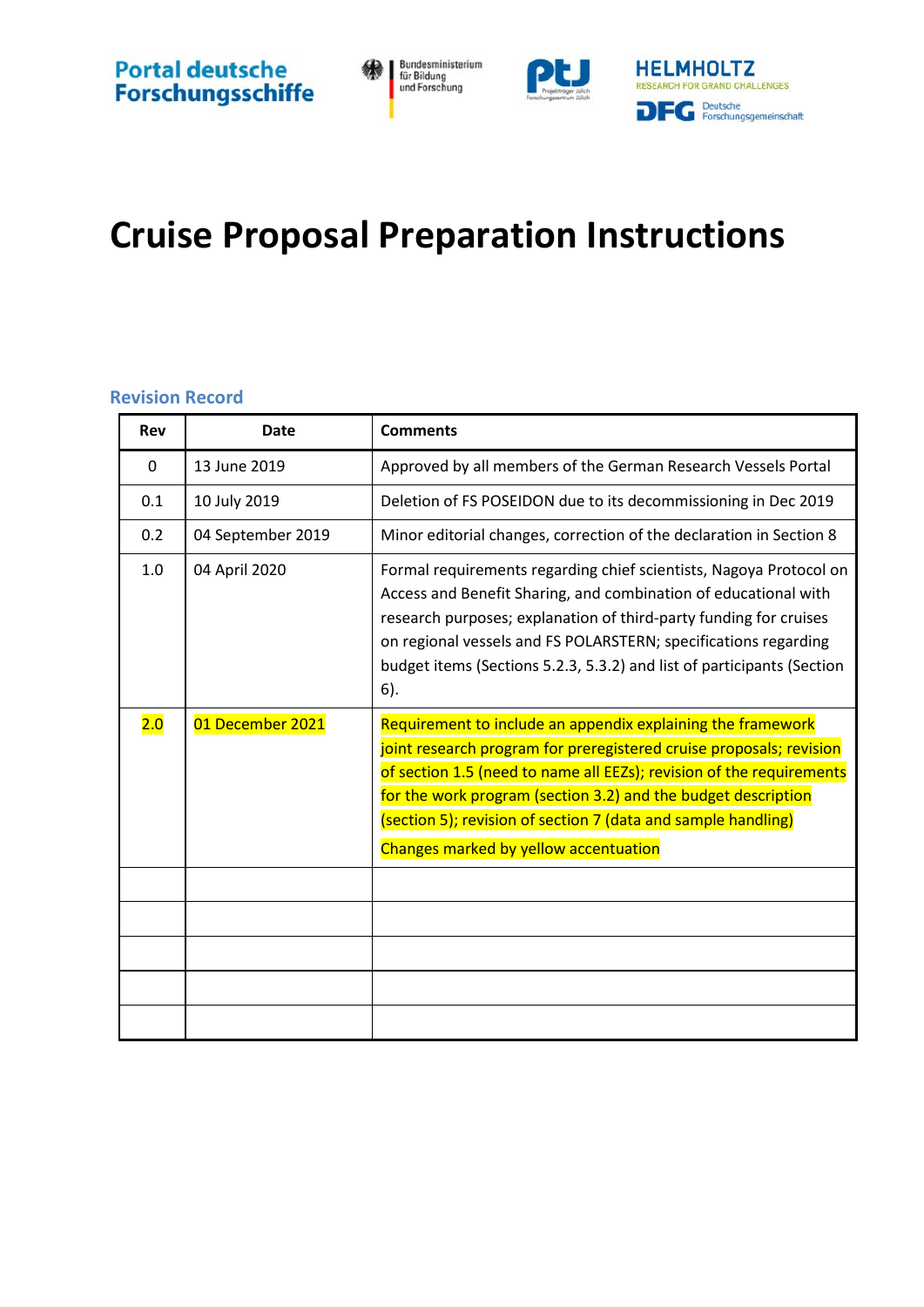

Bundesministerium<br>für Bildung<br>und Forschung 缘|



### <span id="page-1-0"></span>**Table of contents**

| 1.1<br>1.2<br>1.3<br>1.4<br>1.5<br>1.6<br>1.7<br>1.8<br>1.9<br>$2^{\circ}$<br>2.1<br>2.2<br>2.3<br>$\overline{3}$<br>3.1<br>3.2<br>3.2.1<br>3.2.2<br>3.2.3<br>3.2.4<br>3.2.5<br>3.2.6<br>4<br>5<br>5.1<br>5.1.1<br>5.1.2<br>5.1.3<br>5.1.4 |  |  |
|--------------------------------------------------------------------------------------------------------------------------------------------------------------------------------------------------------------------------------------------|--|--|
|                                                                                                                                                                                                                                            |  |  |
|                                                                                                                                                                                                                                            |  |  |
|                                                                                                                                                                                                                                            |  |  |
|                                                                                                                                                                                                                                            |  |  |
|                                                                                                                                                                                                                                            |  |  |
|                                                                                                                                                                                                                                            |  |  |
|                                                                                                                                                                                                                                            |  |  |
|                                                                                                                                                                                                                                            |  |  |
|                                                                                                                                                                                                                                            |  |  |
|                                                                                                                                                                                                                                            |  |  |
|                                                                                                                                                                                                                                            |  |  |
|                                                                                                                                                                                                                                            |  |  |
|                                                                                                                                                                                                                                            |  |  |
|                                                                                                                                                                                                                                            |  |  |
|                                                                                                                                                                                                                                            |  |  |
|                                                                                                                                                                                                                                            |  |  |
|                                                                                                                                                                                                                                            |  |  |
|                                                                                                                                                                                                                                            |  |  |
|                                                                                                                                                                                                                                            |  |  |
|                                                                                                                                                                                                                                            |  |  |
|                                                                                                                                                                                                                                            |  |  |
|                                                                                                                                                                                                                                            |  |  |
|                                                                                                                                                                                                                                            |  |  |
|                                                                                                                                                                                                                                            |  |  |
|                                                                                                                                                                                                                                            |  |  |
|                                                                                                                                                                                                                                            |  |  |
|                                                                                                                                                                                                                                            |  |  |
|                                                                                                                                                                                                                                            |  |  |
|                                                                                                                                                                                                                                            |  |  |
|                                                                                                                                                                                                                                            |  |  |
|                                                                                                                                                                                                                                            |  |  |
|                                                                                                                                                                                                                                            |  |  |
|                                                                                                                                                                                                                                            |  |  |
|                                                                                                                                                                                                                                            |  |  |
|                                                                                                                                                                                                                                            |  |  |
| 5.2<br>5.2.1                                                                                                                                                                                                                               |  |  |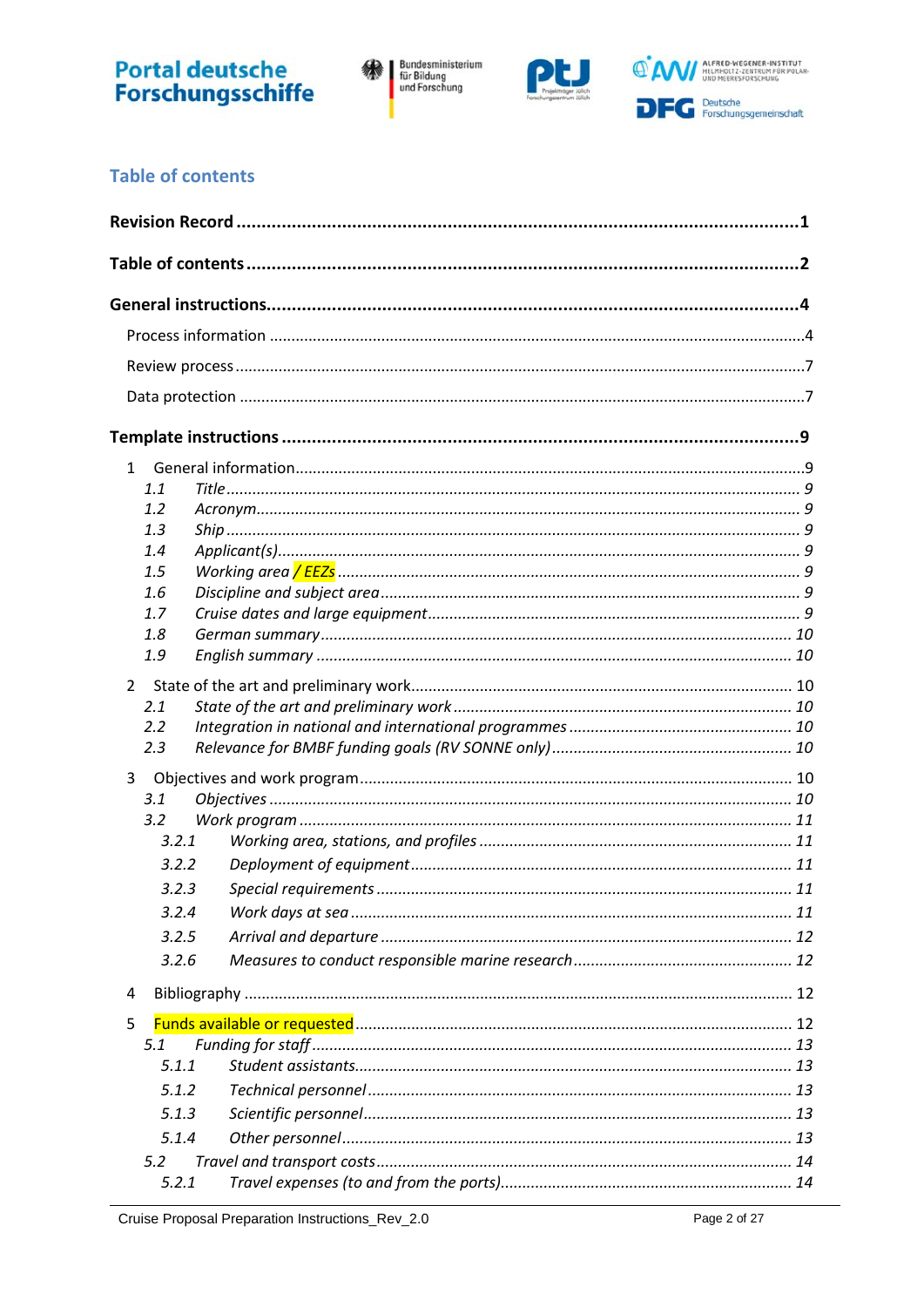Bundesministerium<br>für Bildung<br>und Forschung 缘|



<sup>O'</sup>AM/ ALFRED-WEGENER-INSTITUT **DFC** Peutsche<br>Forschungsgemeinschaft

|   | 5.2.2 |                                                                                              |  |
|---|-------|----------------------------------------------------------------------------------------------|--|
|   | 5.2.3 |                                                                                              |  |
|   | 5.3   | Consumables, light equipment, external contracting, internet bandwidth 15                    |  |
|   | 5.3.1 |                                                                                              |  |
|   | 5.3.2 |                                                                                              |  |
|   | 5.3.3 |                                                                                              |  |
|   | 5.3.4 |                                                                                              |  |
|   | 5.4   |                                                                                              |  |
|   | 5.4.1 |                                                                                              |  |
|   | 5.4.2 |                                                                                              |  |
|   | 5.4.3 |                                                                                              |  |
| 6 |       |                                                                                              |  |
| 7 |       |                                                                                              |  |
| 8 |       |                                                                                              |  |
| 9 |       |                                                                                              |  |
|   |       |                                                                                              |  |
|   |       |                                                                                              |  |
|   |       |                                                                                              |  |
|   |       |                                                                                              |  |
|   |       |                                                                                              |  |
|   |       | OSPAR Code of Conduct for Responsible Marine Research in the Deep Seas and High Seas of the  |  |
|   |       |                                                                                              |  |
|   |       |                                                                                              |  |
|   |       | Mitigation measures for the operation of seismic and hydroacoustic sources with pulsed sound |  |
|   |       |                                                                                              |  |
|   |       |                                                                                              |  |
|   |       |                                                                                              |  |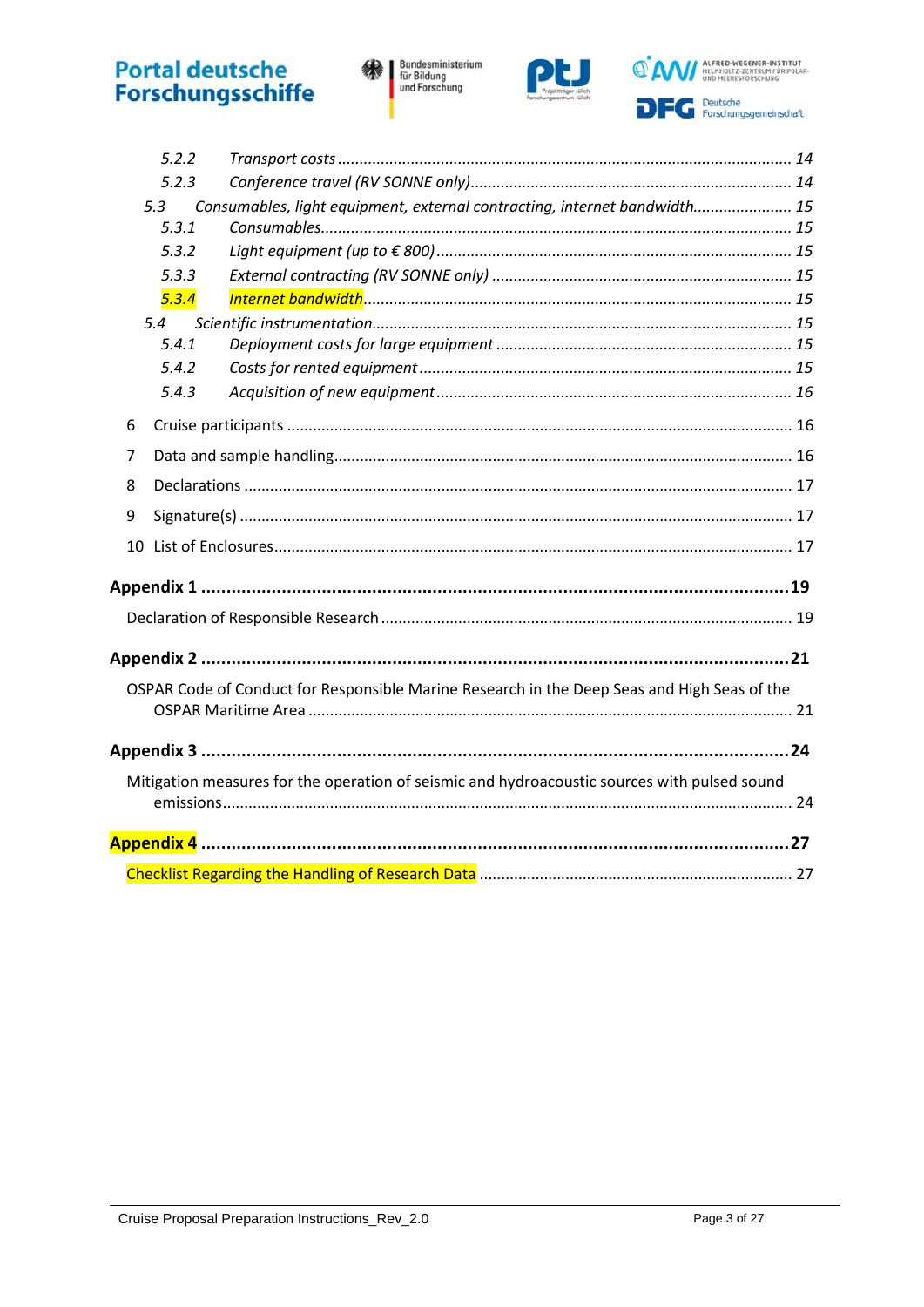Bundesministerium für Bildung und Forschung





<span id="page-3-0"></span>**General instructions**

#### <span id="page-3-1"></span>**Process information**

Ship time on the global, oceanic and regional German research vessels is allocated in a joint procedure agreed between the institutions operating the vessels and the funding providers. The Review Panel German Research Vessels(GPF) appointed by the BMBF and DFG votes on the basis of external reviews of the inclusion of cruise proposals in the cruise planning process. The respective competent institutions operating the vessels are responsible for the preparation of cruise plans. You can contact the vessel coordinators directly for advice on logistical matters related to the preparation of your cruise proposal:

- FS HEINCKE and FS POLARSTERN: Dr. Ingo Schewe, Alfred Wegener Institute, Logistics and Research Platform Department, [polcoord@awi.de,](mailto:polcoord@awi.de) Tel. +49 471 4831 1709
- FS ALKOR: Dr. Klas Lackschewitz, GEOMAR, Research Vessel Centre, [klackschewitz@geomar.de,](mailto:klackschewitz@geomar.de) Tel. +49 431 600 2132
- FS ELISABETH MANN BORGESE: Johann Ruickoldt, Institute for Baltic Sea Research, Warnemünde, Research Vessel Department[, johann.ruickoldt@io-warnemuende.de,](mailto:johann.ruickoldt@io-warnemuende.de) Tel. +49 381 5197 170
- FS MARIA S. MERIAN, FS METEOR and FS SONNE: Prof. Dr. Christian Betzler, University of Hamburg, German Research Vessels Coordination Centre, [leitstelle.ldf@uni-hamburg.de,](mailto:leitstelle.ldf@uni-hamburg.de) Tel. +49 40 42838 3640

The responsible BMBF project management offers advice on the online submission system for cruise proposals:

- Dr. Doreen Rößler, Project Management Jülich, MGS 1, [d.roessler@fz-juelich.de,](mailto:d.roessler@fz-juelich.de) Tel. +49 381 20356 296
- Susanne Korich, Project Management Jülich, MGS 1, [s.korich@fz-juelich.de,](mailto:s.korich@fz-juelich.de) Tel. +49 381 20356 274

Please contact the GPF Office in Bonn for all other technical and formal matters related to the review process:

• Udo Frinke, Tel. +49 228 885 2742 Elisa Sell, Tel. +49 228 885 2003

Dr. Claudia Müller, Tel. +49 228 30818 17 Dr. Kristian Sudmann, Tel. +49 228 885 2012 Deputy: Dr. Tim Haarmann, Tel. +49 228 885 2328 [gpf@dfg.de](mailto:gpf@dfg.de)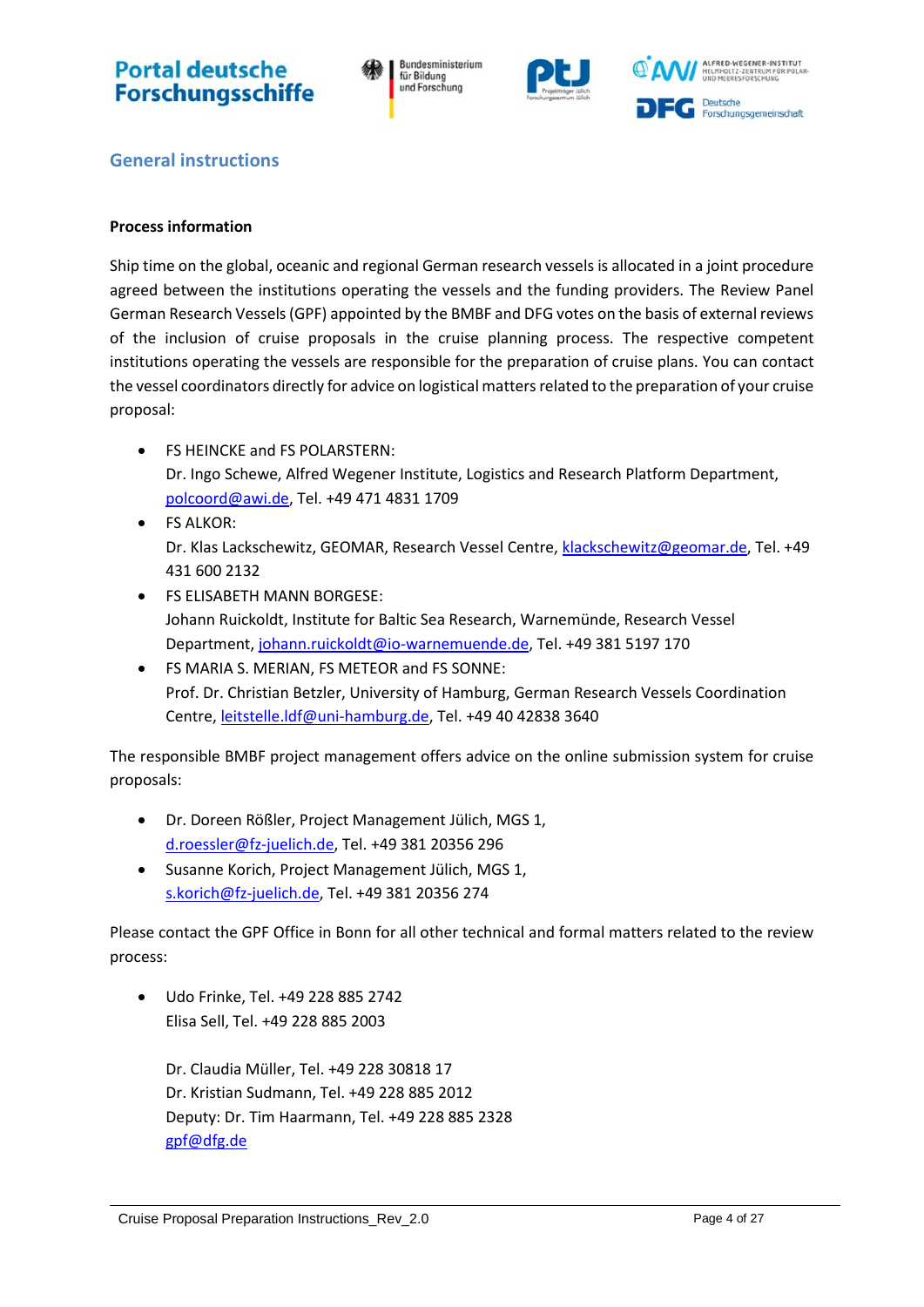Bundesministerium für Bildung und Forschung



ALFRED-WEGENER-INSTITUT OLTZ-ZENTRUM F **Deutsche** Forschungsgemeinschaft

#### **Formal requirements**

Researchers employed at research institutions in Germany who receive their basic funding from public funds and have completed their academic training with a doctorate or equivalent academic achievements, are entitled to submit cruise proposals. Cruise proposals for secondary uses of FS POLARSTERN can also be submitted by researchers from foreign research institutions. Researchers not entitled to submit (e.g. retirees, international users of other vessels) can be co-authors of a cruise proposal as long as a person entitled to submit assumes responsibility for conducting the cruise and is the contact person for the GPF Office.

As a rule, the main applicant of a cruise proposal should act as chief scientist of the cruise. Deviations from this rule have to be justified in the proposal. GPF and the respective vessel-operating institution formally appoint the chief scientist of each cruise. If an appointed chief scientist needs to be replaced, the change has to be confirmed by GPF and the vessel-operating institution. The newly appointed chief scientist has to submit a signed confirmation letter to the GPF Office, declaring his or her willingness to take over all responsibilities involved.

Cruise proposals for the main and secondary use of German research vessels can be submitted anytime via the submission system of the German Research Vessels Portal [\(https://www.portal](https://www.portal-forschungsschiffe.de/submission)[forschungsschiffe.de/submission\)](https://www.portal-forschungsschiffe.de/submission). An exception is made for cruise proposals for the primary use of FS POLARSTERN, which may only be accepted subject to prior notice, usually with a lead time of 3 to 4 years.

Secondary uses of already planned cruises are possible for FS METEOR, MARIA S. MERIAN, SONNE and POLARSTERN. The respective chief scientist must be informed of the planned secondary use in advance. Secondary uses are generally open to groups of up to three persons (up to 10 persons for POLARSTERN).

When preparing cruise proposals for the primary use of a vessel, please bear in mind the different lead times between the submission of the cruise proposal and the cruise being carried out. As a general rule, these amount to three to four years for FS POLARSTERN, two years for FS MARIA S. MERIAN, FS METEOR, and FS SONNE, and one year for other vessels. A lead time of roughly one year should be considered for secondary uses.

<span id="page-4-0"></span>If you plan to access genetic resources, regulations of th[e Nagoya Protocol](https://www.cbd.int/abs/) (Access and Benefit Sharing, ABS) with its country specific implementations have to be followed. Please note that any work with biological material from the EEZs of other countries might fall under these regulations. Contacting the corresponding appropriate National Focal Point (NFP) or Competent National Authority (CNA) already in the planning phase of your project is advisable. Please familiarize yourself also with DFG's guidelines 1.021 [\(http://www.dfg.de/formulare/1\\_021e/1\\_021e.pdf\)](http://www.dfg.de/formulare/1_021e/1_021e.pdf), and an explanation published by DFG's Permanent Senate Commission on Fundamental Issues of Biological Diversity [\(https://www.dfg.de/download/pdf/dfg\\_im\\_profil/gremien/senat/biologische\\_vielfalt/191212\\_erlae](https://www.dfg.de/download/pdf/dfg_im_profil/gremien/senat/biologische_vielfalt/191212_erlaeuterungen_entwicklungsvorhaben.pdf) uterungen entwicklungsvorhaben.pdf, available in German only).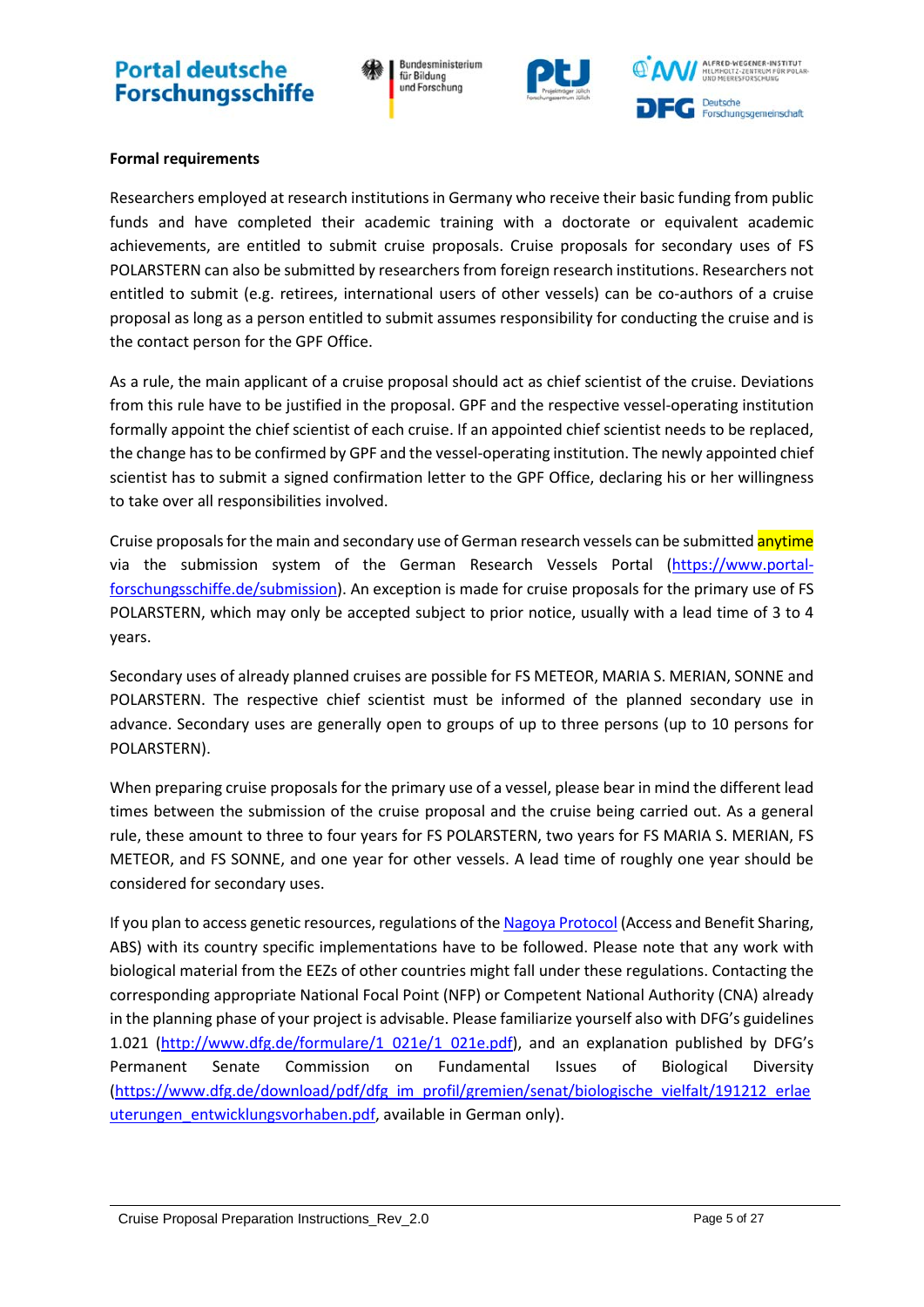Bundesministerium für Bildung und Forschung



ALFRED-WEGENER-INSTITUT **Deutsche** Forschungsgemeinschaft

With respect to time management, please note that diplomatic proposals for research permits in Exclusive Economic Zones (EEZs) of other states must generally be submitted eight months prior to the start of the cruise. Work in difficult areas (for example where there is piracy and the risk of war) must be refrained from. The German Research Vessels Coordination Centre provides information on this.

Cruise proposals for cruises conducted as part of **long-term monitoring programs** on medium-sized research vessels can be proposed for up to five consecutive years. These cruise proposals are subject to the normal scientific review process (see section on "Review process", p. [7\)](#page-6-0).

Cruise proposals for **cruises conducted as part of a collaborative scientific project reviewed by other bodies** must be preregistered to the GPF office in advance (generally at the time of submitting the funding proposal for the collaborative project). This particularly includes cruises in coordinated programmes of the DFG, BMBF collaborative projects, POF programmes of the HGF and EU collaborative projects. Should advance notice not be given, external reviews will be requested in line with the normal scientific review process (p[. 7\)](#page-6-0) in any event.

Cruise proposals for **regular cruises conducted as part of university student training** on medium-sized research vessels can be proposed for several consecutive years (usually the accreditation time of the course). An extract from the university's course catalogue as well as a list of the participant numbers from previous years must be **enclosed** in the proposal. If you plan to combine an educational cruise with research, both purposes must be clearly separated in the project description and work program.

Please use the template available on the portal when preparing your cruise proposal. The format requirements (DIN A4, Arial 11 pt., 1.0 line spacing, standard margins, page numbering, section headings, declarations) may not be modified. It is not necessary to complete sections of no relevance to your project (for example for cruise proposals for training cruises). **Only cruise proposals written in English** will be accepted. Please formulate your cruise proposal using concise and self-explanatory language. The cruise proposal should be no longer than a maximum of 20 pages (excluding appendices). Please remember to include the signatures of all authors at the end of the document. With regards to a **revision** of a previously rejected cruise proposal, the **edited text passages must be highlighted in colour**.

The signed cruise proposal must be submitted as a PDF file. Please ensure that the cruise proposal document along with its appendices is uploaded to the submission system as **one** single PDF document. Only cruise proposals that are submitted in the submission system are accepted for processing. Users can determine this when they receive a confirmation email. **Drafts and incomplete cruise proposals will not be considered.** 

Some key information from the cruise proposal must be submitted in an input mask on the submission system in the German Research Vessels Portal. Please ensure that the information in the proposal and the portal is identical.

The rules of good scientific practice must be observed when formulating the cruise proposal [\(http://www.dfg.de/en/research\\_funding/principles\\_dfg\\_funding/good\\_scientific\\_practice/index.ht](http://www.dfg.de/en/research_funding/principles_dfg_funding/good_scientific_practice/index.html)  $m$ .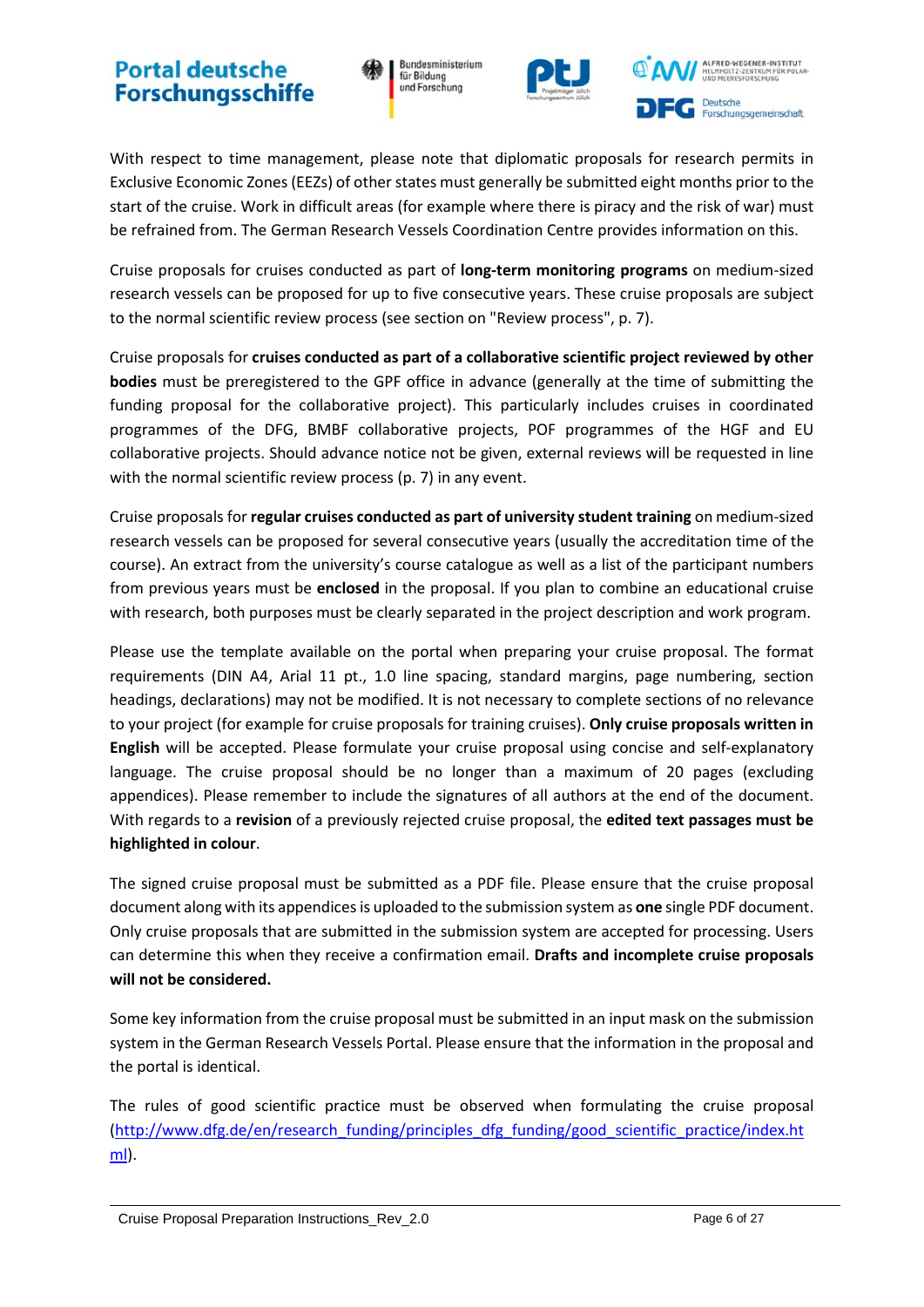Bundesministerium für Bildung und Forschung



#### <span id="page-6-0"></span>**Review process**

As a general rule, two written reviews are sought from experts from a closely connected specialism (peer review) for your cruise proposal. When selecting reviewers, the GPF Office ensures that there is no conflict of interest, in addition to examining the specialists' expertise. The requirements placed on reviewers and the review criteria are listed in the Guidelines for Reviewing Cruise Proposals, which can be downloaded from the German Research Vessels Portal (https://www.portalforschungsschiffe.de/en/cruise-proposals/evaluation).

The cruise proposal and the solicited reviews create a foundation for consultation on the Review Panel German Research Vessels (GPF). The GPF examines and assesses the reviews and the arguments put forward in them. Following this consultation, the GPF formulates a recommendation for which it is independently responsible. In order to reach an appropriate decision in the competition between cruise proposals, the GPF has a large margin of discretion and can deviate from the recommendations put forward in the reviews.

External reviews are not solicited in the following cases:

- Cruises that are conducted in line with research policy considerations or financially supported by governmental departments other than the BMBF;
- Cruises preregistered in advance in the context of collaborative scientific projects;
- Cruises conducted primarily for the purposes of student training;
- Cruises conducted for testing and developing seagoing large scientific equipment.

These cruise proposals are assessed exclusively by the GPF with particular regard to the appropriateness of the proposed working days at sea. However, the same requirements apply to the quality of the cruise proposal as for other cruises so that the GPF can vote for a rejection should there be any deficiencies in this regard. **Please note:** Preregistered cruise proposals that are submitted in the context of collaborative scientific projects need to include an appendix with a summary description (2-3 pages) of the scientific aims, objectives, and work program of the collaborative project, and how the work program of the requested expedition fits into the collaborative scientific project.

Further information on the review process can be found on the German Research Vessels Portal (https://www.portal-forschungsschiffe.de/en/cruise-proposals/evaluation).

#### <span id="page-6-1"></span>**Data protection**

The data required for processing your cruise proposal will be stored and processed electronically by the Project Management Jülich and the GPF Office. When you register in the submission system, you will be asked to provide various personal data. Your cruise proposal cannot be processed without the requested data. The data are stored in our systems and only used to render the service requested by you. This also includes forwarding your data to external reviewers and the Review Panel German Research Vessels (GPF). The data may also be transmitted to a third country in this context. By submitting the cruise proposal, you consent to the storage and further processing of your data. For further information, please refer to [DFG's Privacy Policy website.](https://www.dfg.de/en/service/privacy_policy/index.html)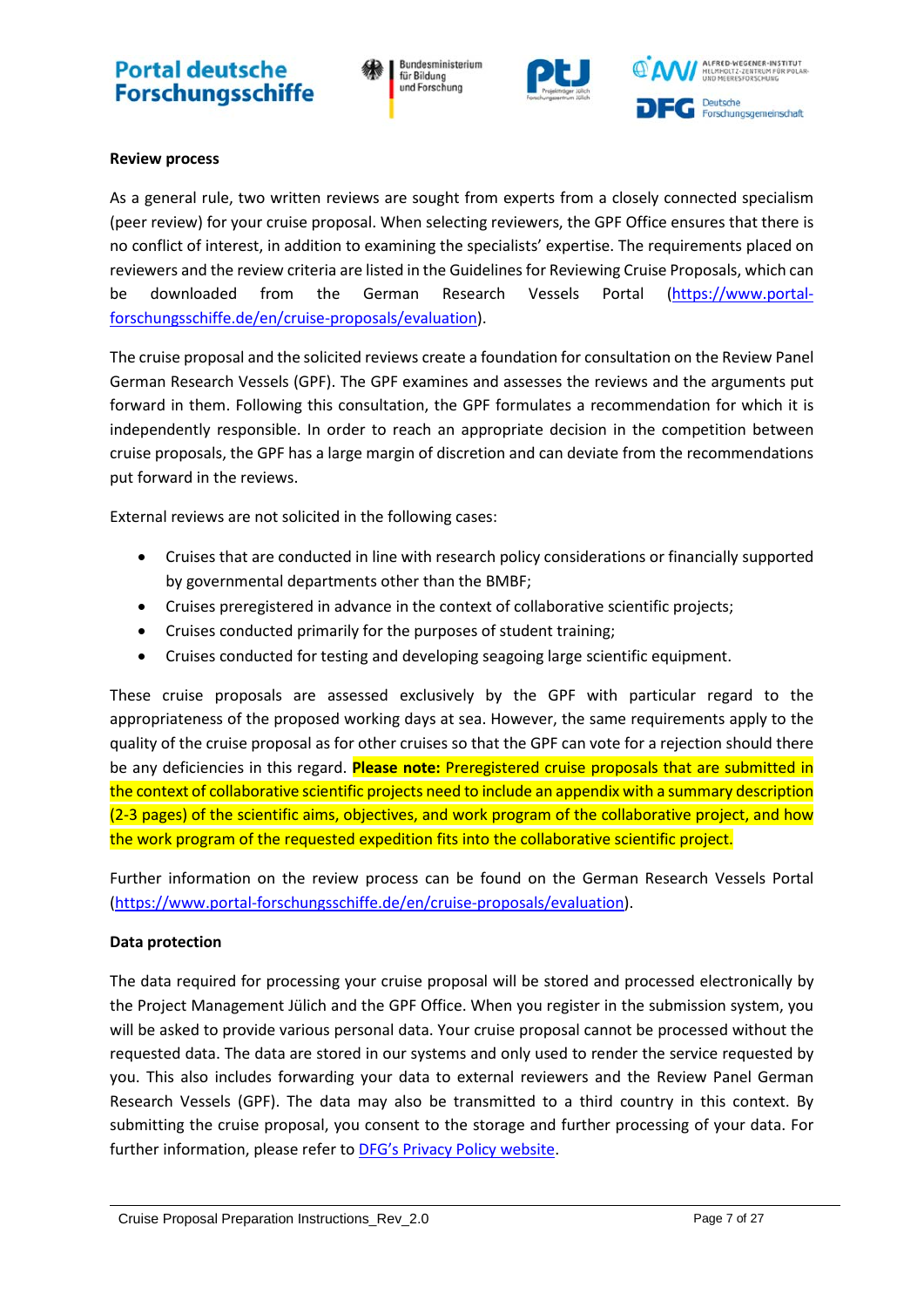Bundesministerium<br>für Bildung<br>und Forschung





You have the right to revoke this consent with future effect at any time. The lawfulness of the processing of your data carried out before the time of revocation shall remain unaffected by the revocation.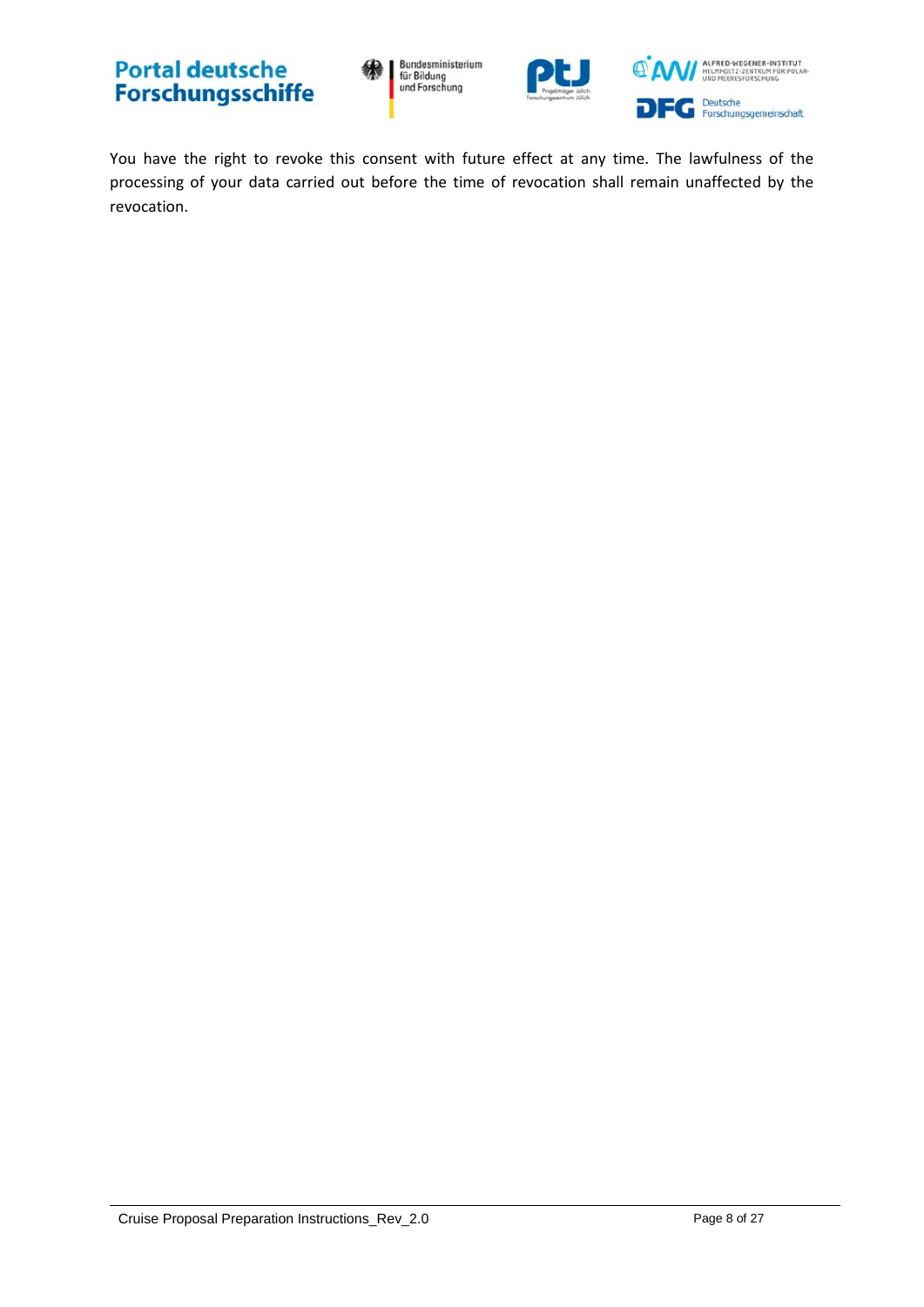



### <span id="page-8-0"></span>**Template instructions**

#### <span id="page-8-1"></span>**1 General information**

<span id="page-8-2"></span>*1.1 Title*

Please choose an appropriate and concise title for the cruise that makes reference to the work area.

<span id="page-8-3"></span>*1.2 Acronym*

Please choose a brief acronym (maximum  $15$  characters) derived from the title to identify your cruise proposal. An **acronym** should be chosen for cruises in EEZs of other states that would **not lead to negative feedback** from the approval authorities in necessary diplomatic applications.

<span id="page-8-4"></span>*1.3 Ship*

Please name the preferred research vessel for this cruise or several vessels as an alternative. Please also specify whether this is a cruise proposal for primary use or secondary use.

<span id="page-8-5"></span>*1.4 Applicant(s)*

To begin with, please state the person who is responsible for conducting the cruise with respect to the GPF and the contact person of the GPF office. Generally, this person should be identical with the designated chief scientist. Exceptions need to be justified under Section [6.](#page-15-1) The following information is requested from all authors of the cruise proposal:

- First name, last name, academic title
- Employment status (if on fixed-term contracts, please indicate duration of contract and, where applicable, funding provider)
- Date of birth, nationality
- Work address and full name of the institution
- Telephone number and email address

State the **designated chief scientist and a deputy** by indicating this role in brackets after the respective name. If the cruise is planned without a deputy chief scientist, please provide a justification under Section [6.](#page-15-1)

#### <span id="page-8-6"></span>*1.5 Working area / EEZs*

Please state the location of the working area. Please indicate also all nations from which research permits need to be obtained on the basis of planned work in the respective Exclusive Economic Zones (EEZs). In working areas with notoriously difficult approval procedures, please briefly outline whether alternative working areas are worth considering and whether you have special cooperation agreements with researchers in the respective state.

Please also state the geographic position of the first and last station as well as the preferred port of departure and destination port.

<span id="page-8-7"></span>*1.6 Discipline and subject area*

In this section, please state the research areas (e.g. physical oceanography, marine geology, geophysics, biogeochemistry, marine biology) and the specific scientific work directions (e.g. seismology, marine microbiology) to which the cruise proposal is primarily assigned.

<span id="page-8-8"></span>*1.7 Cruise dates and large equipment*

Please state the preferred year and season, and provide reasons for restrictions to limited periods. Please also indicate the number of necessary working and in-transit days within the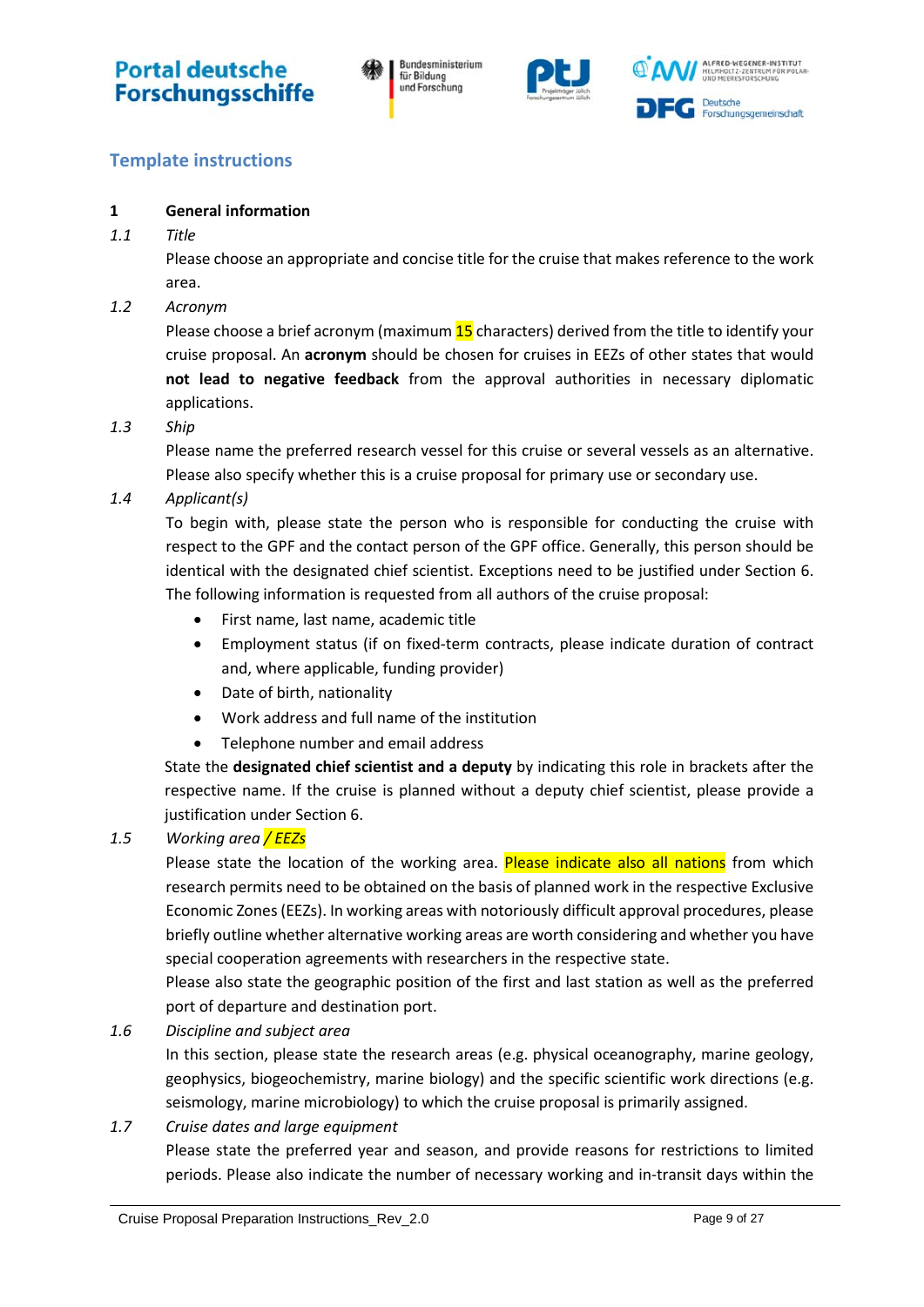





working area (excluding transits from the port of departure and/or to the destination port). Lastly, list the large equipment required for the cruise.

<span id="page-9-0"></span>*1.8 German summary*

Generally understandable summary of the scientific background and the planned work in German, no more than 2,000 characters.

<span id="page-9-1"></span>*1.9 English summary*

Generally understandable summary of the scientific background and the planned work in English, no more than 2,000 characters.

#### <span id="page-9-2"></span>**2 State of the art and preliminary work**

#### <span id="page-9-3"></span>*2.1 State of the art and preliminary work*

Please explain briefly and precisely the current state of the art, providing details on the most important relevant publications, in its direct relationship to the cruise proposal. This description should make clear in which context you categorise your own research and to which issues you wish to make a unique, innovative and timely contribution. This description must be comprehensible without references to additional literature. Quotations must be marked using the format "(author(s) [where applicable, et al.], year)".

#### <span id="page-9-4"></span>*2.2 Integration in national and international programmes*

Please indicate which ongoing national and international projects and programmes the cruise will contribute to and how. The reference to the scientific objectives and working hypotheses indicated in Section [3.1](#page-9-7) should be clear. Please briefly outline your existing or planned cooperation with other researchers not involved in the cruise proposal. Working groups from institutions of the Helmholtz Association are asked to explain the reference of the project to the current or upcoming funding period within the framework of the programme-oriented funding (POF) of their institution.

#### <span id="page-9-5"></span>*2.3 Relevance for BMBF funding goals (RV SONNE only)*

For cruise proposals for FS SONNE, please explain the reference of the project to the funding policy goals of the BMBF.

#### <span id="page-9-6"></span>**3 Objectives and work program**

If you are requesting funds for an initial evaluation of the collected data and samples for the purposes of preparing a subsequent, independent proposal for third-party funding for scientific evaluation for cruises with FS MARIA S. MERIAN or METEOR (see Section [5\)](#page-11-3), the planned initial evaluation must be explained in this section under Objectives [\(3.1\)](#page-9-7) and Work program [\(3.2\)](#page-10-0). Explanations regarding the objectives and work program for the cruise and the evaluation phase (post cruise) must be provided for FS SONNE.

#### <span id="page-9-7"></span>*3.1 Objectives*

Please provide a concise description of your cruise proposal's research program and scientific objectives. Formulate measurable working hypotheses or questions to be answered. Please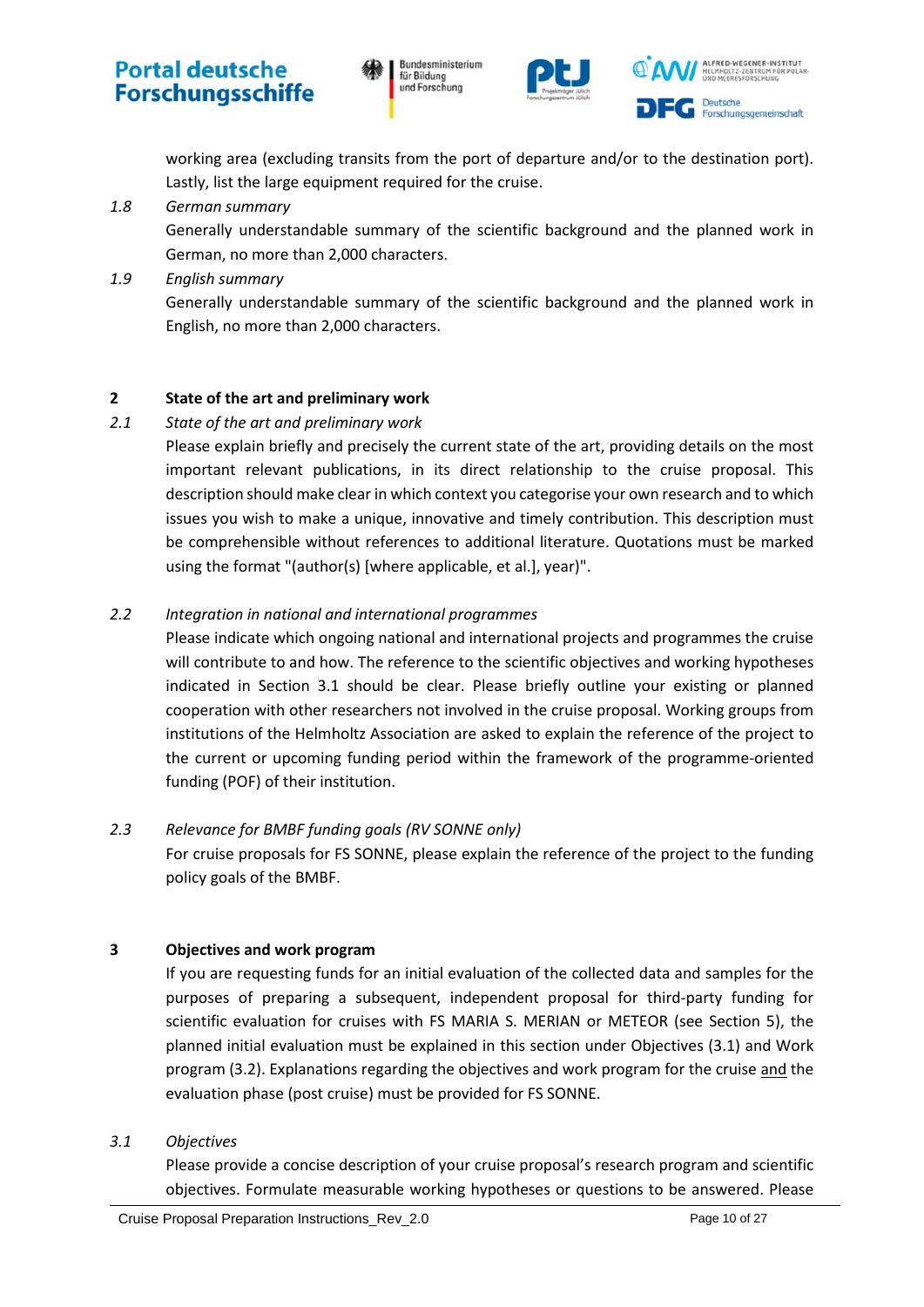Bundesministerium für Bildung und Forschung





indicate if you anticipate results of the cruise that may be relevant to fields other than science (such as science policy, technology, the economy, or society), in addition to expanding scientific knowledge.

#### <span id="page-10-0"></span>*3.2 Work program*

A detailed description of the work program on board must be provided in this section. **The quality of the work program is of crucial importance to the evaluation of the cruise proposal. As a thumb rule, this section should therefore amount to about 50% of the proposal length.** The work program must conclusively justify why the individual days-at-sea of the vessel and the large equipment are required. The subsequent evaluation phase must be outlined so that it is clear how the scientific objectives will be achieved. For cruises with FS SONNE, the evaluation phase must be explained in concrete terms. A work schedule must be provided for scientific employees requested in the cruise proposal, outlining the exact task areas of the employees during the cruise and post cruise phases.

<span id="page-10-1"></span>*3.2.1 Working area, stations, and profiles*

Please provide a **tabled** list with the approximate geographic coordinates and water depths of your planned cruise route as well as the number and location of the stations and/or profiles. If the stations can only be determined during the cruise, please specify the coordinates of the perimeters of the working area. In addition, please provide high-resolution maps in the appendix (see Section [10\)](#page-16-2).

For cruises with FS SONNE, a chronological overview of the journey and the evaluation phase in the form of a Gantt chart must be enclosed. The maximum duration of the project encompasses three months before the cruise, the cruise itself, and up to 24 months of evaluation (post cruise), rounded to whole months, respectively. Allocation of time for the preparation of reports (e.g., final report) cannot be recognized.

#### <span id="page-10-2"></span>*3.2.2 Deployment of equipment*

Please provide reasons for the use of all equipment as well as its technical requirements on the vessel. Specify, whether only certain ships are suitable for use. In this section, both onboard equipment such as echo sounding systems, CTD rosette, nets, winches (please specify weight, required cable type and length, and water depths), laboratory containers, isotope containers, as well as external equipment such as ROV, AUV, MeBo, core frames, seismics, OBS, OBH, moorings, landers, fishing gear, and helicopters, must be considered. Please demonstrate that the external equipment is available for use in the project. If moorings are to be deployed, briefly outline how and when the retrieval of the equipment is planned.

<span id="page-10-3"></span>*3.2.3 Special requirements*

In this section, please set out particular requirements for the cruise, such as the undertaking of ice stations, visits of research stations, and coordination with other vessels.

#### <span id="page-10-4"></span>*3.2.4 Work days at sea*

In the form of a table, please outline what work is to be carried out in the proposed time period (beginning with the first station or start of measurements, and ending with the last station or end of measurements). In addition to an overall estimate of the usage time of equipment and the transit between stations, the chronological sequence of the cruise, and the duration of the equipment use at the respective stations should be outlined. Contingency days may not be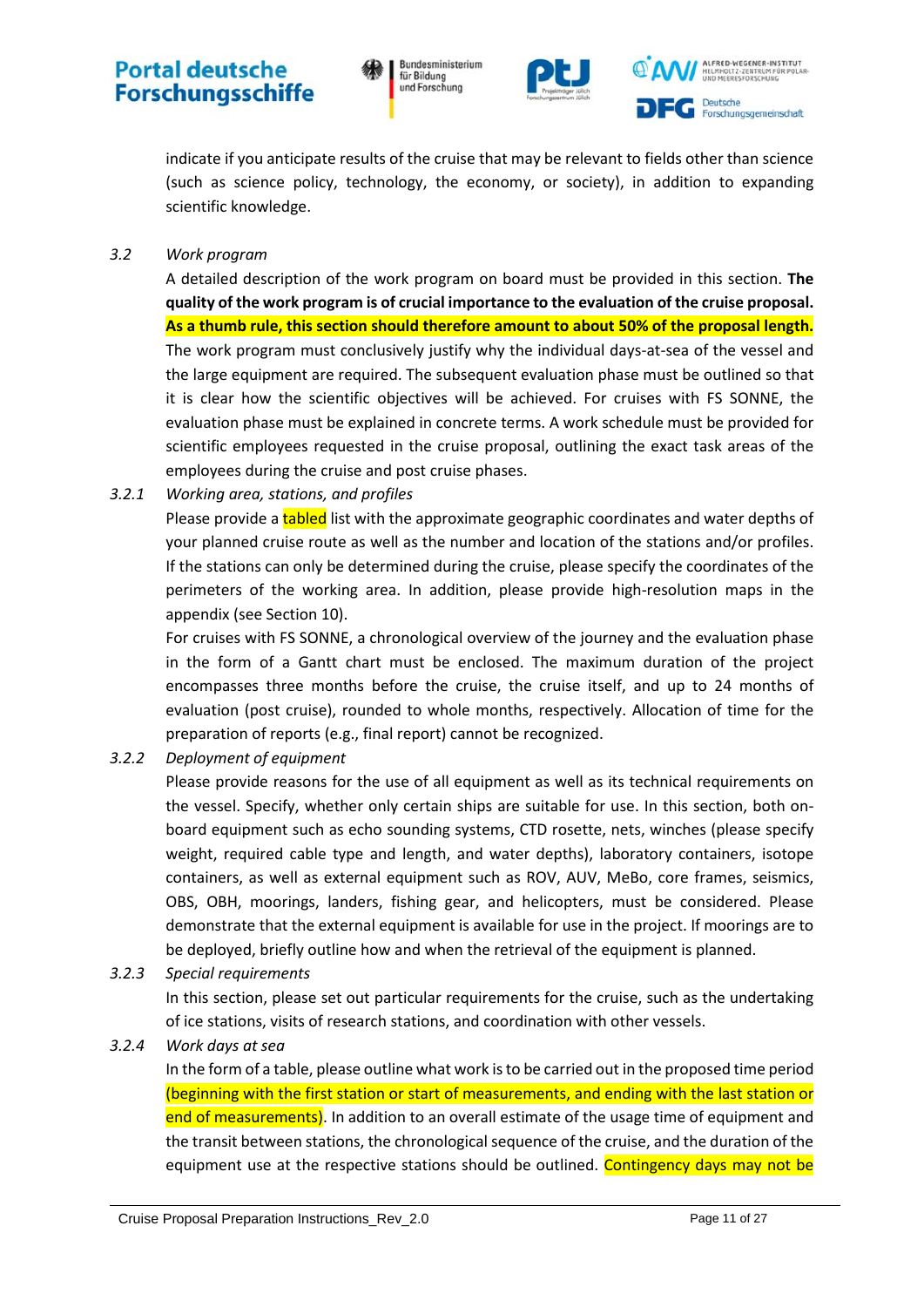Bundesministerium für Bildung und Forschung



ALFRED-WEGENER-INSTITUT **Deutsche** Forschungsgemeinschaft

requested. Please note that transit times to the first station and from the last station in the working area are not to be regarded as work days at sea.

#### <span id="page-11-0"></span>*3.2.5 Arrival and departure*

Please estimate the respective transit duration from the preferred port of departure to the working area and from the working area to the preferred destination port.

#### <span id="page-11-1"></span>*3.2.6 Measures to conduct responsible marine research*

Please explain what measures you will take with regard to the Declaration of Responsible Marine Research (Appendix 1), the Code of Conduct for Responsible Marine Research in the Deep Seas and High Seas of the OSPAR Maritime Area (Appendix 2), and the Mitigation measures for the operation of seismic and hydroacoustic sources with pulsed sound emissions (Appendix 3).

As far as work with biological material from the EEZs of foreign CBD signatories is concerned, please explain also the current state of preparations and permit applications with respect to the provisions of the Nagoya Protocol on Access and Benefit Sharing (see also Formal [Requirements\)](#page-4-0).

#### <span id="page-11-2"></span>**4 Bibliography**

List the publications cited in Sections 2 and 3 here. Please **highlight** publications by the applicants of the cruise proposal in **bold**. The full list of authors, the full title, the year of publication, the journal, the volume, and the page numbers must be specified for each publication (if applicable, also the DOI).

#### <span id="page-11-3"></span>**5 Funds available or requested**

In cruise proposals for ALKOR, HEINCKE, ELISABETH MANN BORGESE or POLARSTERN, please state the **funding sources** and **amount of funding** for the cruise, even if the corresponding third-party proposal is still under review. There is no need to fill in the table "Budget Overview" for these vessels. If third-party funding is pending, positively evaluated cruise proposals will be included in the cruise planning only preliminarily until funding is confirmed.

Funding for the purposes of carrying out a cruise can be requested in context with a cruise proposal for the research vessels MARIA S. MERIAN, METEOR (DFG financing) and SONNE (BMBF financing) only. Funding for cruises with MARIA S. MERIAN and METEOR is provided through the German Research Vessels Coordination Centre after approval of the GPF. Following the approval of the GPF, a proposal for funding for cruises with SONNE must be submitted on the request of the responsible project management of the BMBF.

Should the cruise be carried out within the framework of a coordinated project (coordinated programmes of the DFG, BMBF collaborative projects, EU projects, POF programmes of the HGF), all costs, including the shipping and transport costs, must be applied for within the coordinated project and not the cruise proposal.

Each funding item requested in the following should be based on the objectives and work program of the cruise proposal and must be justified so that it can be reviewed by external reviewers and the GPF.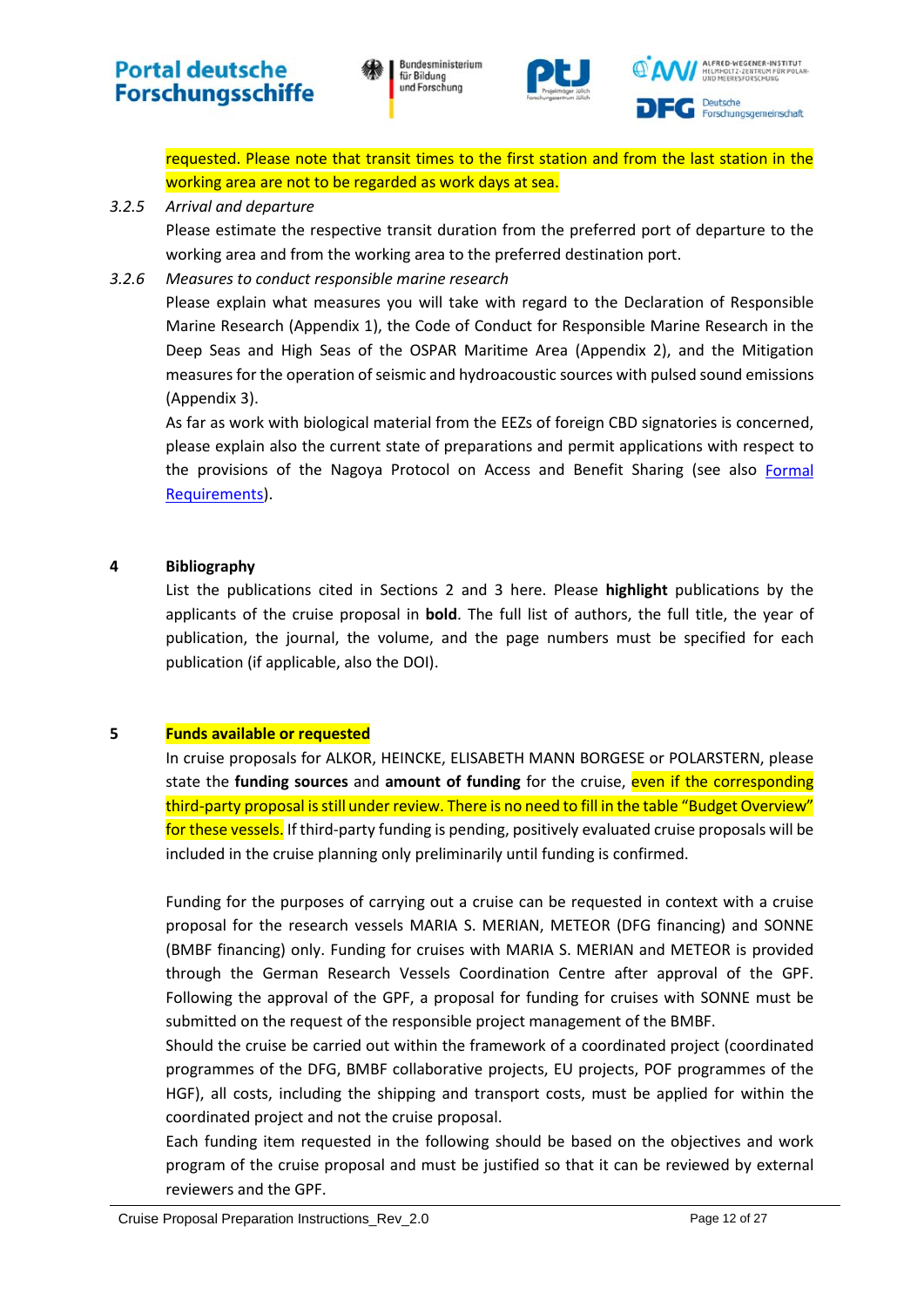

ALFRED-WEGENER-INSTITUT **Deutsche** Forschungsgemeinschaft

A separate justification of personnel and consumables funding for an **initial evaluation of samples and data from cruises with FS MARIA S. MERIAN or FS METEOR** can be submitted as an **appendix** to the cruise proposal (no more than one page). Initial evaluations of samples and data from cruises with FS MARIA S. MERIAN and FS METEOR should be set out so that they include the necessary preliminary work for submitting an independent third-party funding application for further evaluation once the cruise has been completed.

Cruise proposals for **FS SONNE** can include funds for conducting the cruise and funds for a **full evaluation** of the data and samples collected. These must be explained in detail in the appendix.

<span id="page-12-0"></span>*5.1 Funding for staff*

The number of positions, the wage group and, if applicable, the number of hours per month must be specified for all requested funding for staff.

<span id="page-12-1"></span>*5.1.1 Student assistants*

Depending on the scientific requirement, funding for student assistants to carry out preparation, for work on board, and follow-up work after the cruise, can be requested in this section.

<span id="page-12-2"></span>*5.1.2 Technical personnel*

In duly substantiated and exceptional cases, funds can be requested for technical service personnel for preparing and conducting a cruise.

The following applies in particular for cruises with **FS SONNE**: Technicians who carry out laboratory work are generally remunerated in line with wage group E9. Any additional costs must be covered by the core funding of the PI's institution. Technicians employed during the cruise and financed by BMBF funds can be paid in full during this period, i.e. overtime is remunerated in line with the rates specified by the wage agreement. Overtime for technicians who are not funded by the BMBF within the project is not remunerated.

#### <span id="page-12-3"></span>*5.1.3 Scientific personnel*

Funding for scientific personnel can only be requested within the framework of wage agreement provisions.

Funding for scientific personnel can only be requested for an initial evaluation of samples and data for cruises on **FS MARIA S. MERIAN and METEOR**. Only users from universities and institutions of the Leibniz Association are entitled to submit proposals. Postdoctoral positions can be requested for up to 18 months. Doctoral positions cannot be applied for. With regard to the amount of the requested funds, the current [guidelines 60.12 of the DFG](http://www.dfg.de/formulare/60_12/60_12_en.pdf) must be applied. In cases of partial financing, information on complementary financing and personal details are required (including a Curriculum Vitae in the appendix to the cruise proposal).

Staff positions for 24 months plus the cruise time of the vessel, however no more than a maximum of 26 months, can be requested for cruises on **FS SONNE**. Both postdoctoral and doctoral positions may be applied for.

#### <span id="page-12-4"></span>*5.1.4 Other personnel*

In justified cases, additional staff required for carrying out the cruise can be applied for. For example, this includes additional personal to the existing crew or observers in relation to the protection of marine mammals. Reasons for the requirement and evidence of the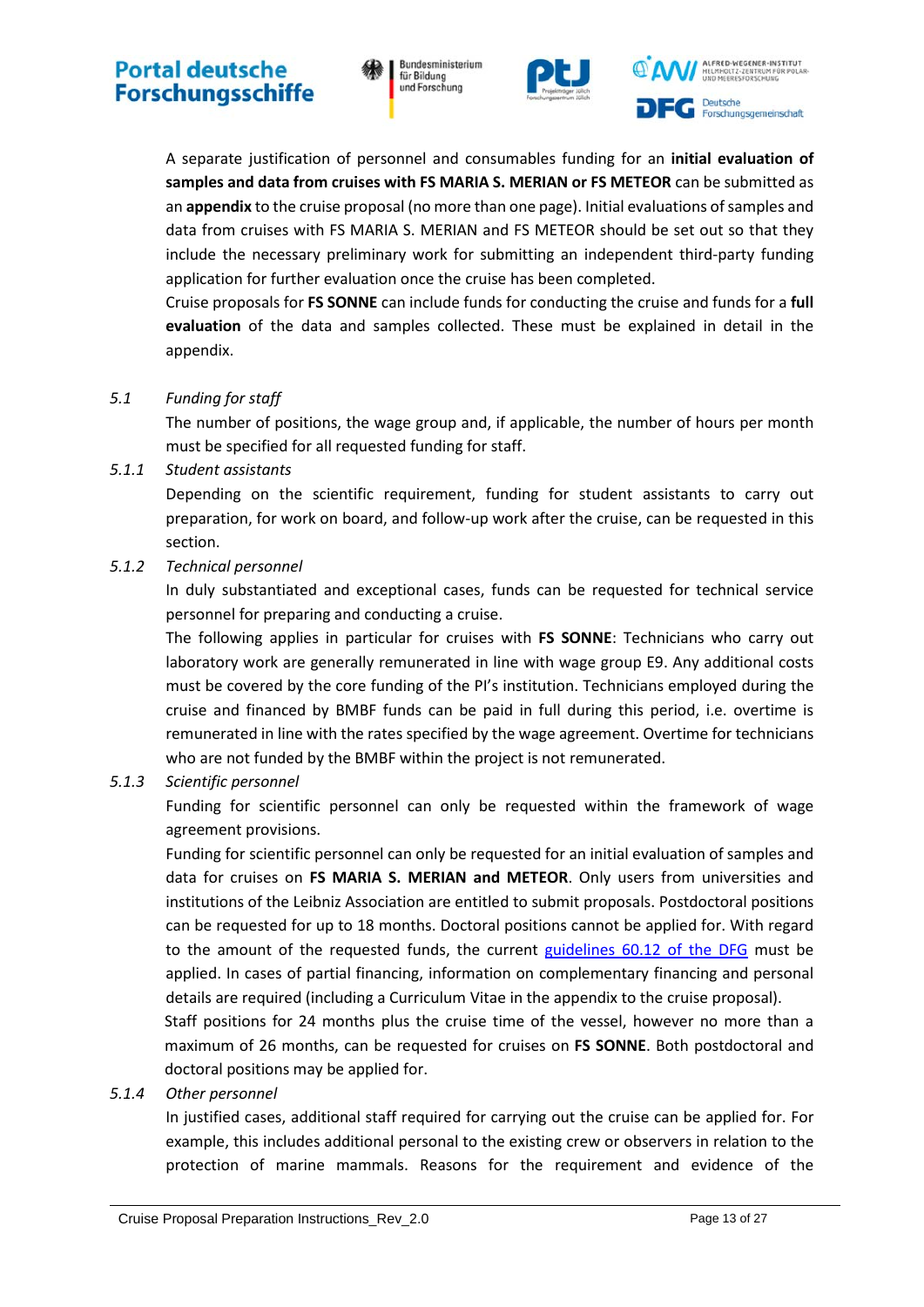





qualifications required for the work for the purposes of fulfilling the position must be provided. A calculation of additional funding for observers must be provided.

#### <span id="page-13-0"></span>*5.2 Travel and transport costs*

The following information can be adapted in an updated financing plan once cruise planning has been completed.

#### <span id="page-13-1"></span>*5.2.1 Travel expenses (to and from the ports)*

Travel expenses incurred in connection with embarkation and disembarkation can be requested here. Costs can only be borne for researchers and, where applicable, student assistants who are employed at a German academic institution. Please refer to the applicable German Travel Expenses Act or German Foreign Travel Expenses Ordinance for the maximum amount of daily rates that can be applied for. Please enclose a preliminary quotation for flight and hotel costs.

Travel expenses for scientific and diplomatic observers from states where work is to be carried out in their respective EEZ as part of the cruise can also be covered upon prior arrangement with the German Research Vessels Coordination Centre.

Costs for medical precautions (e.g. vaccinations) which are financed with project funds (maximum of €75 per person) can only be borne for student assistants on cruises with FS SONNE.

#### <span id="page-13-2"></span>*5.2.2 Transport costs*

Container transport:

Please enclose a quotation for the transport of all necessary containers.

Air freight:

Please justify costs for air freight to and from the vessel and enclose a quotation.

Cooled and refrigerated transport, special transport:

Please justify costs for cooled and refrigerated transport to and from the vessel and enclose a quotation. Please note that significant costs may arise depending on the port and type of material to be dispatched. Please obtain information on requirements for the shipment of biological materials.

#### Land transport:

In this section you can request funding for the road and rail transport of expedition materials within Germany as well as to and from the vessel. Transport within the port area is not taken into account.

#### <span id="page-13-3"></span>*5.2.3 Conference travel (RV SONNE only)*

For FS SONNE, grants for travel to one congress and the participation in the status conference can be requested for each sub-project of a joint project ("Verbund"). This includes funding for one conference either outside of Europe of up to €2,500, or one conference inside Europe of up to €1,500, or one conference in Germany of up to €500. Participation should be carried out by the project-financed scientist if possible. Active participation and details of the conference to be attended are expected along with a description of the direct benefits to the project. Travel to the status conference can be funded up to  $\epsilon$ 255 per sub-project for the project coordinator only.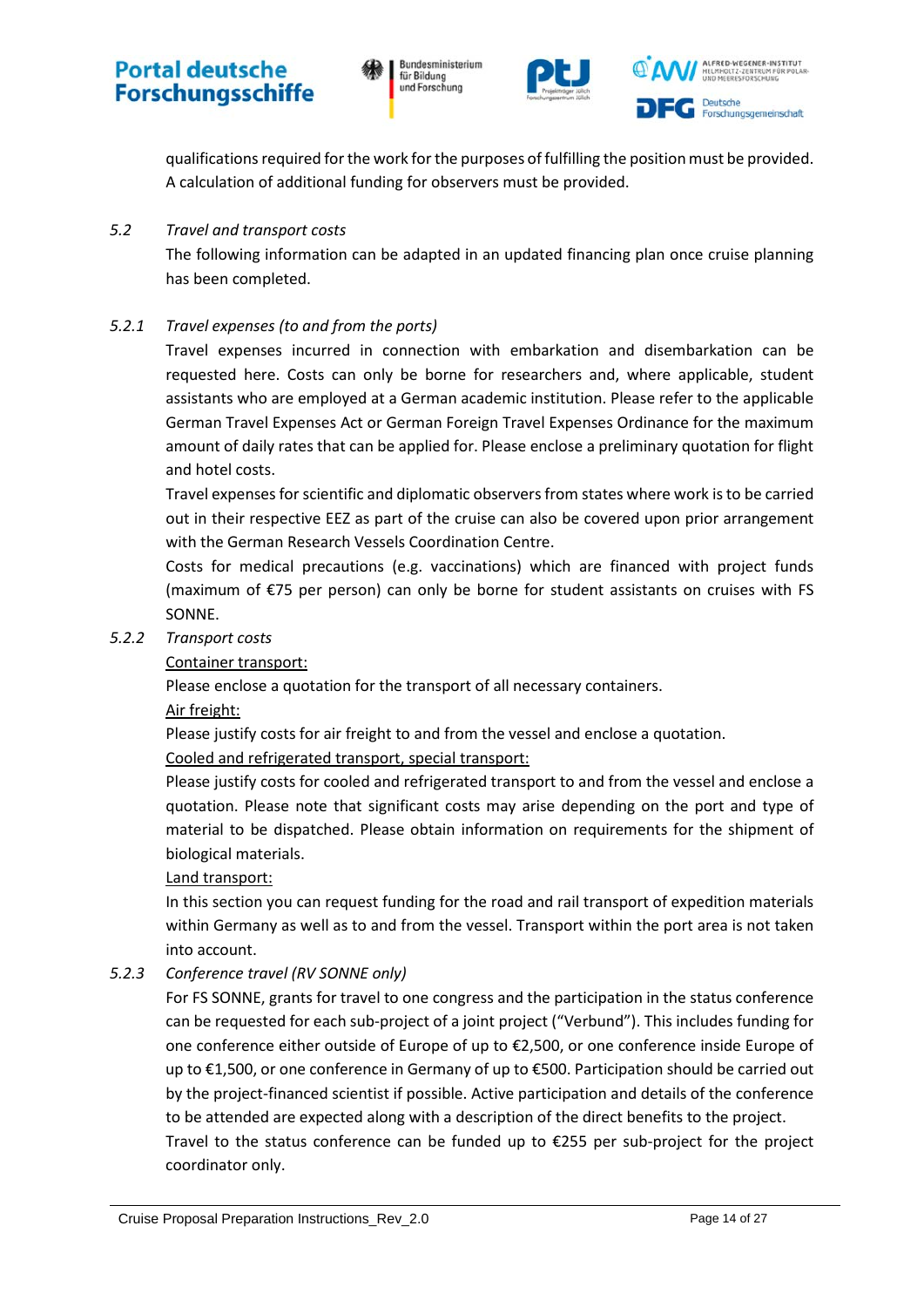





In the case of joint projects ("Verbund"), grants for work meetings (workshops) can be requested if necessary.

Users of other vessels must finance their participation in the status conference using either own funds or funds available through externally funded projects.

<span id="page-14-0"></span>*5.3 Consumables, light equipment, external contracting, internet bandwidth*

#### <span id="page-14-1"></span>*5.3.1 Consumables*

In exceptional cases, consumables directly related to the research work on board can be requested in this section. Consumables for an initial evaluation (FS MARIA S. MERIAN, FS METEOR) or full evaluation (FS SONNE) can also be requested.

A detailed list of the materials that are likely to be needed and the funding earmarked for them (including an indication of quantity) is requested for FS SONNE. The basis for calculation must be explained. Costs related to maintenance, service, and repair are not fundable.

<span id="page-14-2"></span>*5.3.2 Light equipment (up to € 800)*

In exceptional cases, small items of equipment directly related to the research work on board can be requested in this section. Quotations do not need to be submitted for this. However, these are requested by the responsible project manager in the course of the subsequent project proposal for cruises with FS SONNE.

<span id="page-14-3"></span>*5.3.3 External contracting (RV SONNE only)*

In general, funding for the outsourcing of work to third parties can be requested for the evaluation of cruises with **FS SONNE**, however, this may only account for a fraction of the total funding amount in terms of content and volume.

#### <span id="page-14-4"></span>*5.3.4 Internet bandwidth*

The standard internet bandwidth on the large research vessels is usually limited to about 2 Mbit/s for downloads and 256 kbit/s for uploads. If the work program at sea requires higher bandwidths, costs for bandwidth increase offered by third-party providers can be requested in this section. The necessity must be justified in detail in the work program. Please consult with the German Research Vessels Coordination Centre before submitting the proposal. Please enclose also a quotation from the provider.

#### <span id="page-14-5"></span>*5.4 Scientific instrumentation*

#### <span id="page-14-6"></span>*5.4.1 Deployment costs for large equipment*

Costs for the deployment of large equipment can be requested in the cruise proposal only if these are not already financed by internal or third-party funding. Please justify the need for use and the funding requirement, and enclose a calculation basisfor the total costs of the large equipment to be used. Please note the fixed-rate charges for use at Portal deutsche [Forschungsschiffe: Large Equipment.](https://www.portal-forschungsschiffe.de/en/equipment) Working groups from HGF and MPG institutions as well as from federal authorities may not request funding for own large equipment of their institutions. This also applies to cases of joint projects with university partners, even if the large equipment is primarily used by the university group.

These rules also apply to working groups from WGL institutions in the case of cruises with FS SONNE.

<span id="page-14-7"></span>*5.4.2 Costs for rented equipment*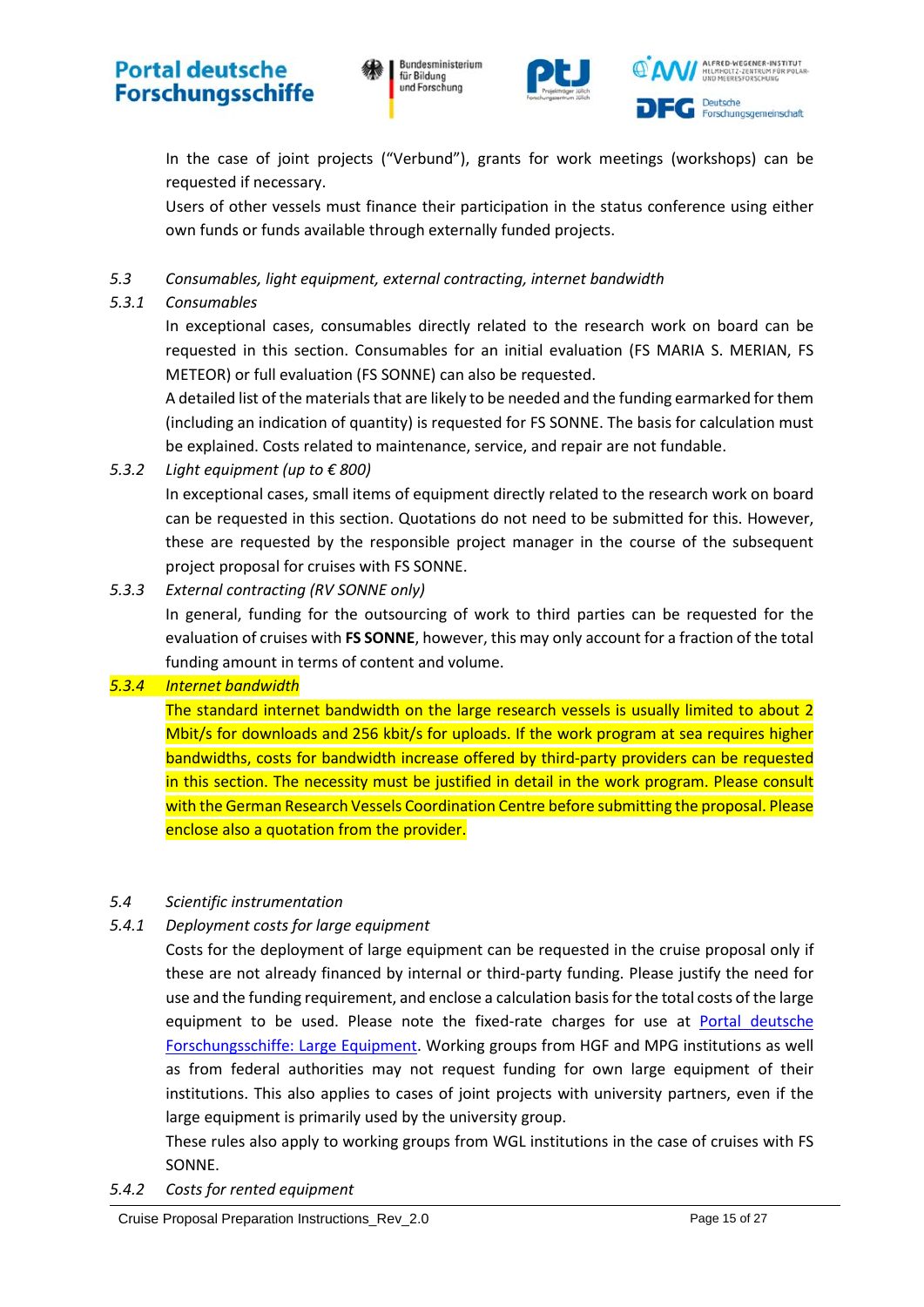





Please justify the need for use of loan equipment and break down the costs involved for maintenance, wear and insurance. Enclose corresponding proof of the lender.

#### <span id="page-15-0"></span>*5.4.3 Acquisition of new equipment*

In exceptional cases, additional equipment essential to the success of the cruise can be requested. Please demonstrate that this equipment cannot be loaned, and outline a plan for further support following completion of the cruise.

#### <span id="page-15-1"></span>**6 Cruise participants**

Please specify the total number of berth required by your working group. In addition, please provide an exhaustive, **tabled list** of anticipated cruise participants including affiliation, nature of activity on board (e.g., science, technician, ROV team), and mode of employment at the host institution (**permanent, fixed-term**). Highlight the chief scientist and the deputy chief scientist. Please provide a justification if the chief scientist is not identical to the lead applicant, or if the cruise is planned without a deputy chief scientist.

For large vessels, primary users must allow any secondary users to participate in the cruise. As a general rule, 3 berths should be reserved on MARIA S. MERIAN, METEOR and SONNE and up to 10 berths on POLARSTERN for secondary users. Deviations from this specification are only permitted in duly substantiated cases.

#### <span id="page-15-2"></span>**7 Data and sample handling**

Data and samples acquired during the cruises with German research vessels must be preserved on a long-term basis and made accessible to the scientific community for use in an appropriate period. In this section, an appropriate data plan (data responsibility, data use, archiving, and release) must be explained. The quality of this plan is considered in the evaluation of the cruise proposal.

Please use this section to record key information on the handling of data and samples. Please ensure your descriptions substantively address the following aspects in particular:

- Characteristics and scope of data and samples
- Documentation and data quality
- Storage and technical archiving
- **Legal obligations and conditions**
- Enabling subsequent reuse and long-term accessibility
- Responsibilities and resources

Please refer to the data handling checklist in Appendix 4 to structure your descriptions.

Please also describe how the institutions involved in the project will contribute to data and information management.

Please consider the existing standards in your discipline, any current subject-specific recommendations and any existing infrastructure services (such as data repositories, archives or collections). Appropriate safeguarding of data and samples is ensured by their transfer to an established data/sample centre or a data/sample bank that can guarantee long-term data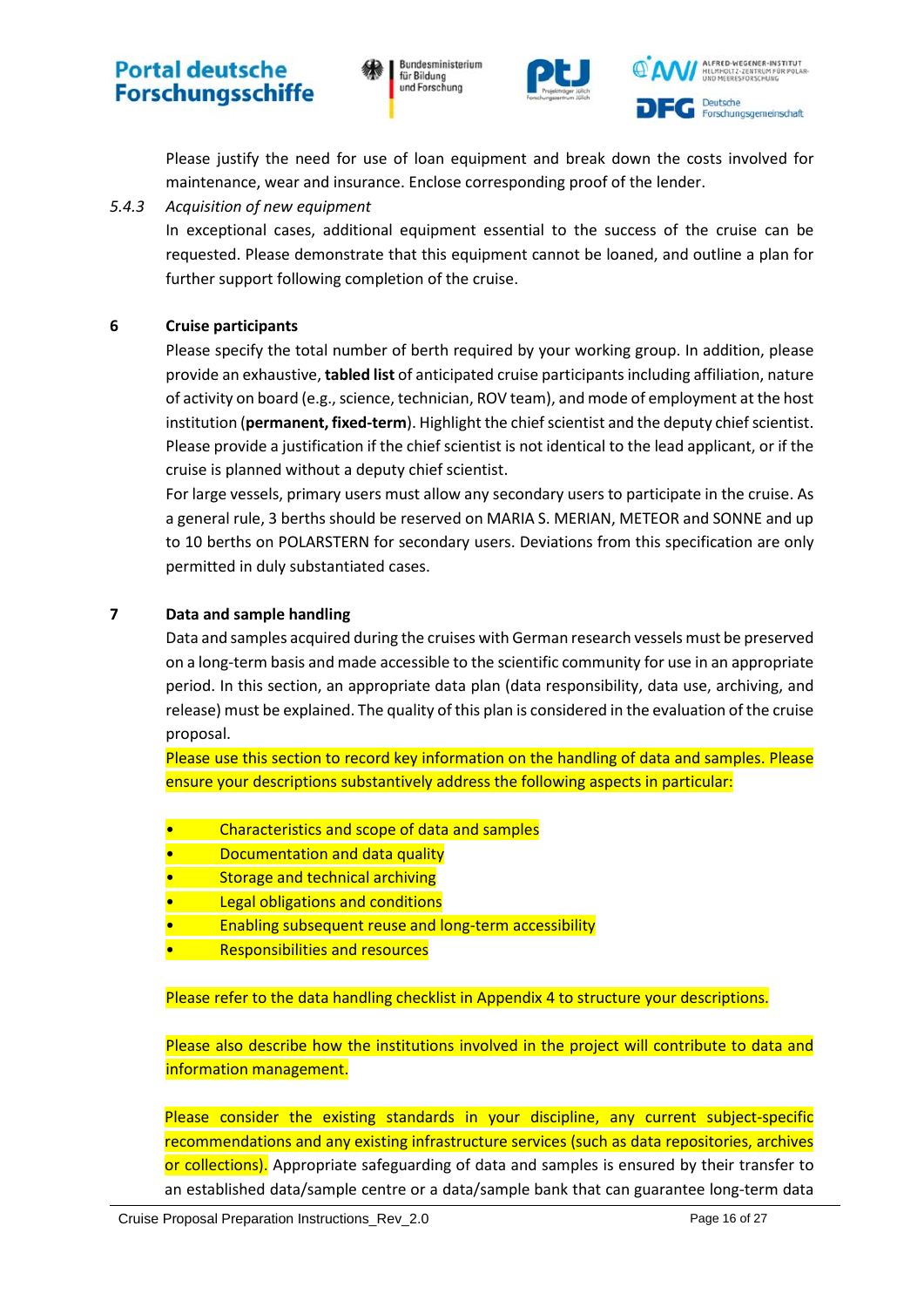



storage. Release for use by other users can be delayed in order to protect publication rights. The data and samples can be provided in a protected state so that only their existence is publicly displayed for the moratorium period.

#### <span id="page-16-0"></span>**8 Declarations**

The following must be declared:

**"The signees obligate themselves to carry out the planned research activities in accordance with the declarations on responsible marine research (Appendices 1 to 3 of the Cruise Proposal Preparation Instructions)."**

Please enclose an additional declaration if you have submitted a proposal for funding for the submitted cruise, or parts thereof, proposal to any third party or intend to do so.

#### <span id="page-16-1"></span>**9 Signature(s)**

The cruise proposal must be signed by all users specified in Section [1.4.](#page-8-5) Scanned signatures in the PDF document are sufficient.

#### <span id="page-16-2"></span>**10 List of Enclosures**

Please list the appendices enclosed in the cruise proposal. The appendices must include the academic CV of the users specified in Section [1.4](#page-8-5) (no more than two pages per person, in English). This must include a directory of the 10 most important publications, a list of the cruises conducted over the last 5 years, and a complete rundown of experience as a chief scientist.

Other potential appendices are statements regarding the preliminary review for resubmissions, cooperation agreements, the high-resolution maps specified in Section [3.2.1,](#page-10-1) explanations regarding the budget for initial and complete evaluations, the utilisation plan for cruises on FS SONNE, as well as any quotations. For preregistered cruise proposals submitted in conjunction with a coordinated program, a summary description (2-3 pages) of the scientific context, objectives, and work program of the coordinated program is required, as well as a description how the work program of the proposed expedition fits into the context of the coordinated program. Other appendices will not be accepted.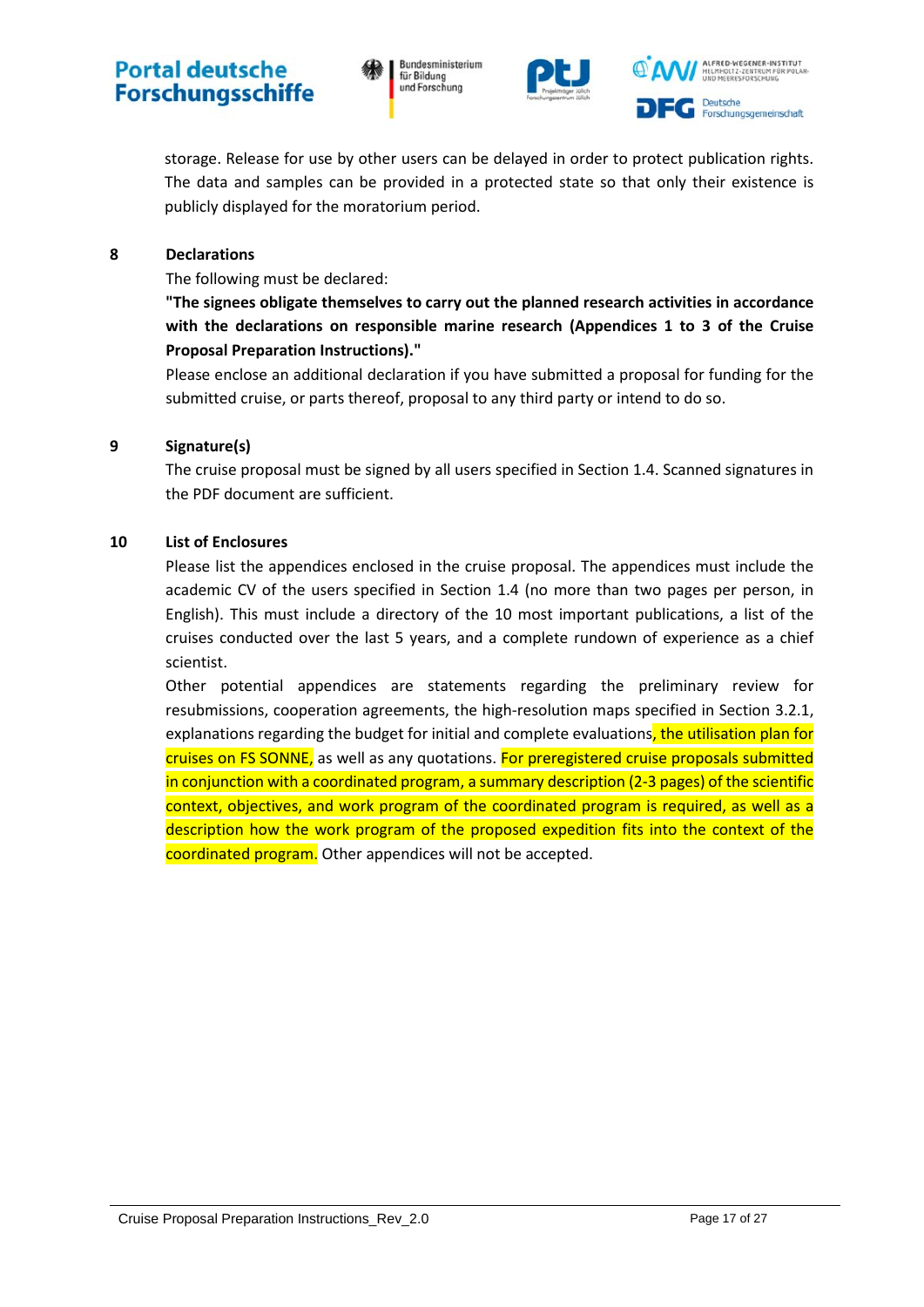Bundesministerium für Bildung und Forschung



*Utilisation plan (for FS SONNE only)*

When applying for funding for conducting and evaluating cruises with **FS SONNE**, a utilisation plan must also be enclosed in the cruise proposal as an appendix. This must address the three following points:

• Economic prospects

*(economic potential for implementation and transfer, benefits for Germany)* Please outline the prospects for success in the short, medium and long term should there be successful results (time horizon), with particular regard to potential markets (products/systems) and other uses. For example, the following aspects are to be considered:

- Interlinking of research and production strategies
- Benefits for different user groups industries in Germany (for example, a list)
- Economic potential for implementation and transfer

Where feasible, information regarding the economic potential for implementation and transfer (e.g. description of the market potential) must be provided. This also includes the assessment of whether there is a clear advantage of the solution compared to competing solutions until the time of the expected market launch in functional and/or economic terms.

Economic and/or technical prospects for success

*(How can results be used in other ways?)*

Irrespective of the economic prospects for success, the scientific and/or technical prospects for success should be presented (with time horizon). This also includes how the planned results can be used in other ways, for example for public functions, databases, network units, transfer units. Any collaborations with other institutions, companies, networks and research bodies must also be incorporated here.

• Capacity for scientific and economic cooperation

*(Who will take over the next phase and/or the next innovative steps?)* In this section, it must be demonstrated who will take over the next phase and/or the next innovative steps in successfully implementing the project results and how this is to be approached. Possible outcomes of the

- Basic research: Collaborations between research and business;
- Applied research: Indexing of cross-sectoral use, e.g. different product developments;
- Development: Transfer to the market.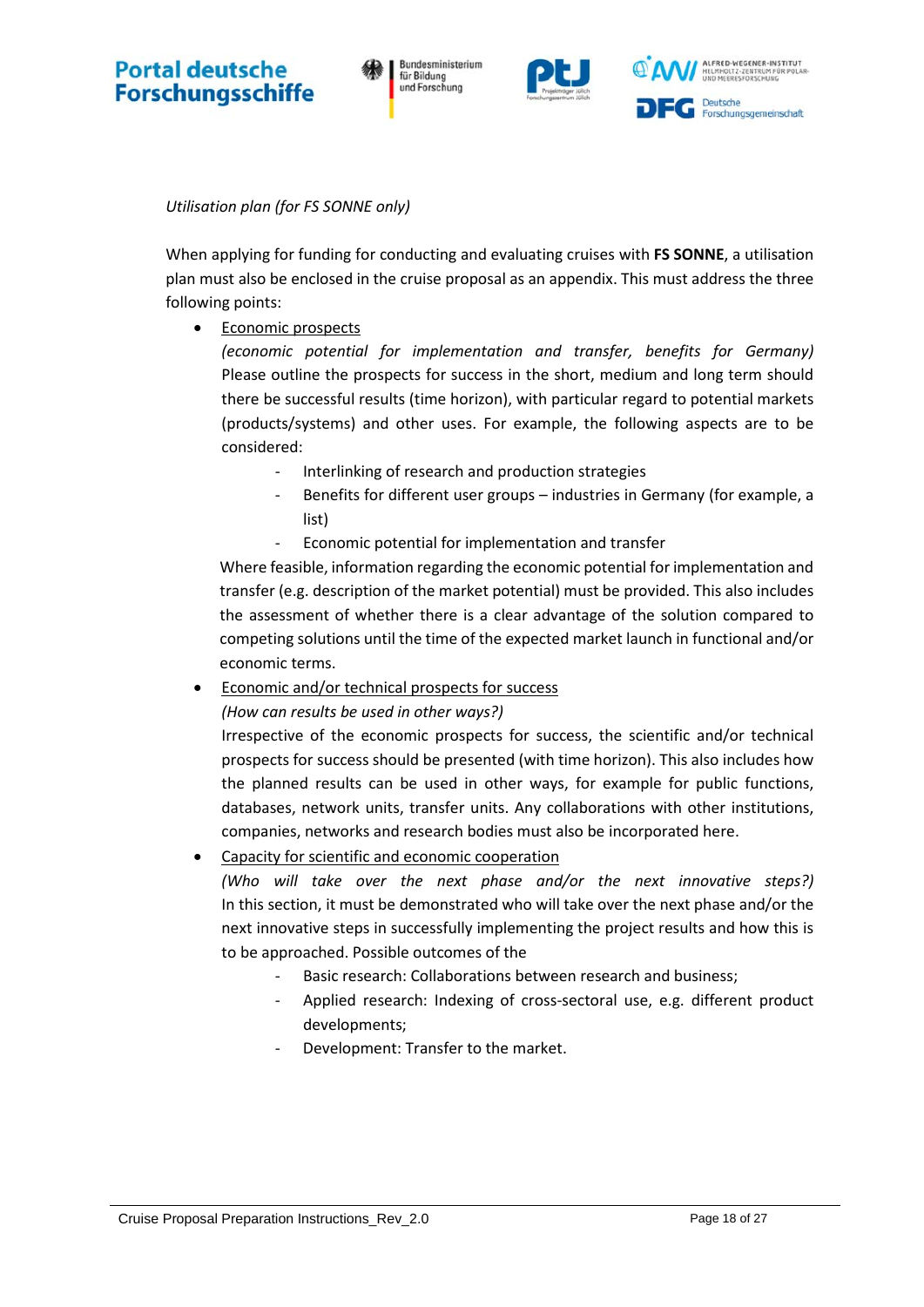Bundesministerium für Bildung und Forschung



ALFRED-WEGENER-INSTITUT **Deutsche** Forschungsgemeinschaft

### <span id="page-18-0"></span>**Appendix 1**

#### <span id="page-18-1"></span>**Declaration of Responsible Research**

#### *Preliminary Notes*

As marine researchers we value and respect the uniqueness and complexity of the marine environment. We are thus especially interested in conserving this habitat, which is precious in terms of ecology, science, culture and economy. Because of their special knowledge and use of specialized equipment (such as research vessels and manned or unmanned submersible vehicles), scientists are the only group that can monitor and evaluate this unique marine environment. Compared to natural occurrences (such as volcanic/tectonic events, landslides, climate variability, etc.) or interference caused by other human activities (e.g., mining, fishing, shipping industry), the impact of scientific work on the research areas is generally considered to be minor. Nevertheless, the risk exists that certain research activities may have unintended negative effects on individual areas or creatures.

A basic understanding of the extremely complex marine system is the best prerequisite for protecting the oceans and for their ecologically sustainable use. This knowledge, however, is only obtainable by scientific marine research. Marine research should thus be an integrated part and a basic requisite of resource management and conservation of the natural biodiversity of the oceans. Research projects must endeavor to find an approach as non-polluting and ecologically compatible as possible. The following principles should be observed for research proposals and expeditions:

#### *Principles for Responsible Marine Research*

As members of the international marine research community and in the spirit of responsible research, we call on all scientists to respect the following principles when investigating the oceans, and urge them:

- 1) to avoid research activities that may affect regional populations or a large proportion of individual marine organisms.
- 2) to avoid research activities that provoke change or damage to the marine ecosystem (in terms of physical, chemical, biological or geological harm).
- 3) to take precautions to protect natural resources (especially protected species or habitats) from disturbance or damage – or to only impact to the minimum extent possible when carrying out research activities in ecologically sensitive areas (e.g., for the North Atlantic and Baltic Sea, the habitats of the OSPAR and HELCOM "List of threatened and/or declining species or habitats" – for other regions there are similar regulations). This applies to all national/international marine sanctuaries.
- 4) to avoid sampling not essential to the research project.
- 5) to employ the most appropriate and environmentally friendly methods for investigations as far as these are possible, in a reasonable manner.
- 6) to ensure that the transfer of biota between different marine regions is avoided, as this may permanently change the habitat or the composition of communities.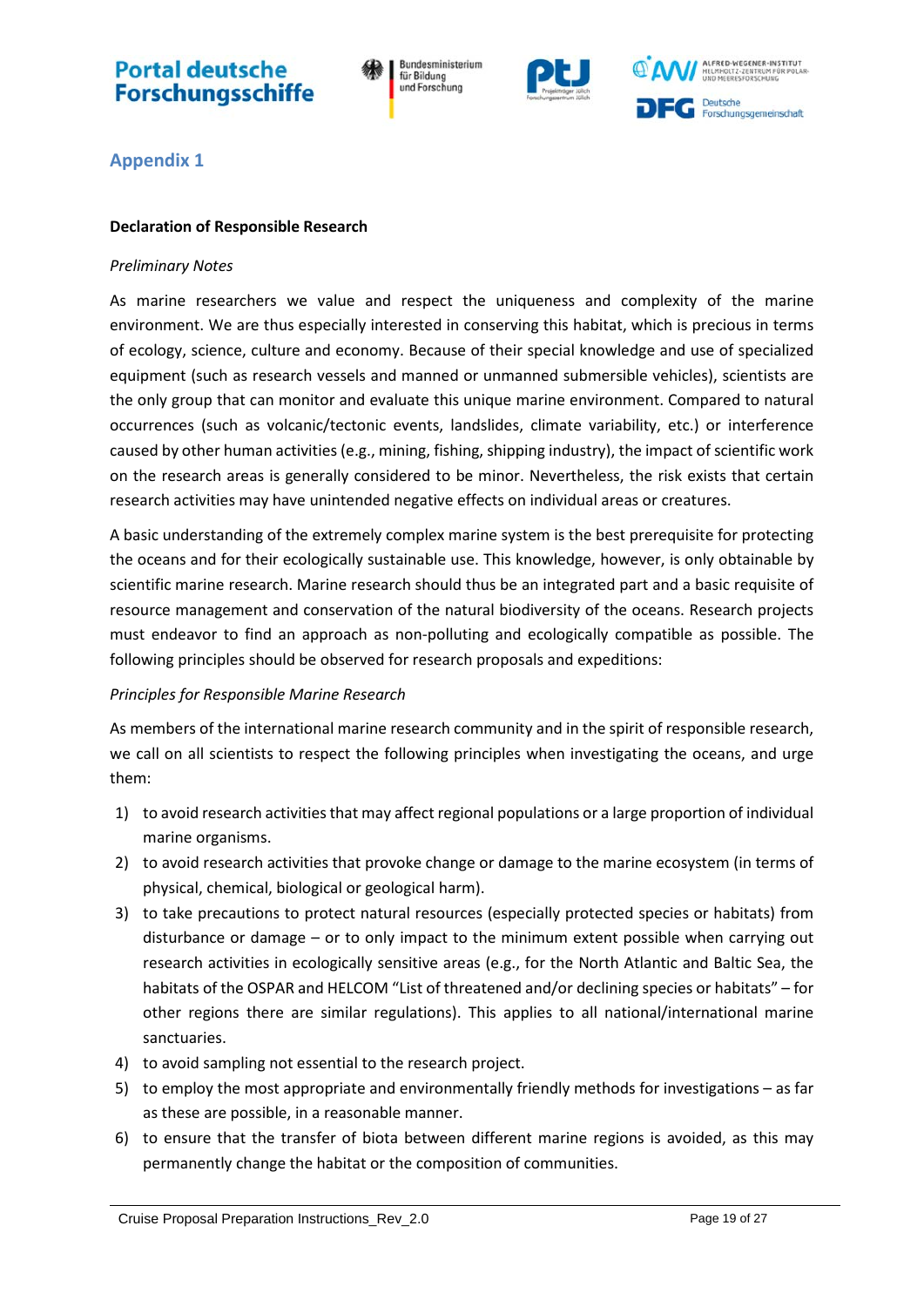Bundesministerium für Bildung und Forschung



**ILFRED-WEGENER-INSTITUT Deutsche** Forschungsgemeinschaft

- 7) to avoid activities that influence other scientific experiments and surveys. This requires that scientists make themselves familiar with present and planned research projects in the pertinent area. At the same time, your own research projects or plans should be communicated to the international research community via free accessible databases.
- 8) to ensure that samples are used as extensively as possible among the scientific communities. Samples that can be archived should be stored for future use by members of the scientific community.
- 9) to promote the international use of data, samples and results via appropriate databases, in order to avoid needless sampling and pollution/stress, and to promote a global understanding of the marine habitat.

German marine research supports appropriate research projects with the aims of acquisition, research, evaluation, and possible ecological improvement of the effects of research activities to the marine environment.

The DFG Senate's Commission for Earth System Research and the German Marine Research Consortium (KDM) unequivocally support all of the statements of the declaration for responsible marine research – also with respect to the responsibility towards future generations. They call upon all scientists to comply with the above-mentioned principles when planning and conducting research projects. The consideration/application of these principles is mandatory for the approval of research proposals.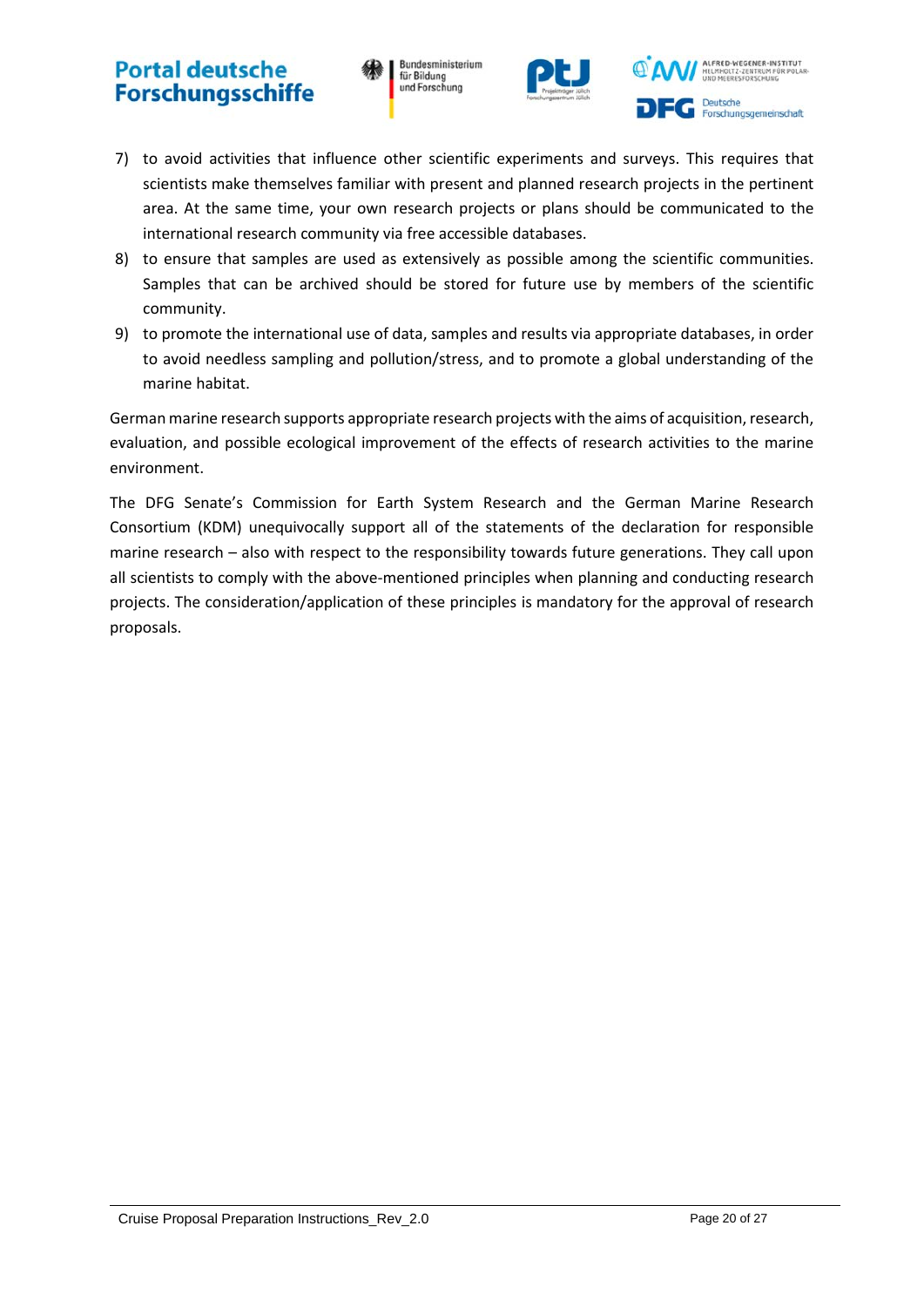Bundesministerium für Bildung und Forschung



### <span id="page-20-0"></span>**Appendix 2**

### <span id="page-20-1"></span>**OSPAR Code of Conduct for Responsible Marine Research in the Deep Seas and High Seas of the OSPAR Maritime Area**

(OSPAR Agreement 2008-1)

#### *BACKGROUND*

- 1. This code of conduct is based on the InterRidge Statement of Commitment to Responsible Research Practices at Deep-Sea Hydrothermal Vents, and an unofficial translation of the German Senatskommission für Ozeanographie / German Marine Consortium KDM, Commitment to Responsible Marine Research. It has been developed within the work program of the OSDPAR Biodiversity Committee by an intersessional correspondence group on marine protected areas working in consultation with a number of deep sea scientists and experts. It is currently being circulated to European scientific bodies for further comment.
- 2. The OSPAR Maritime Area includes large areas of deep and high sea.[1] These are recognized as containing ecosystems that may have a lower resilience than shallower near-shore areas, including several species and habitats that can be vulnerable to human disturbances.
- 3. The OSPAR Commission has adopted, and keeps under review, an Initial OSPAR List of Threatened and/or Declining Species and Habitats (OSPAR agreement 2004/6) to guide the setting priorities for its further work on the conservation and protection of marine biodiversity. The species and habitats on this list, especially those occurring in high / deep sea areas, are vulnerable to different actual or potential human activities, including marine scientific research.
- 4. OSPAR acknowledges the provisions and entitlements of United Nations Convention on the Law of the Sea (UNCLOS) and highlights that the General Principles for the Conduct of Marine Scientific Research set out therein require, inter alia, that marine scientific research shall be conducted in compliance with all relevant regulations adopted in conformity with UNCLOS including those for the protection and preservation of the marine environment.
- 5. OSPAR recognizes that marine research scientists appreciate the uniqueness and complexity of the marine environment, and are therefore particularly interested in preserving this scientifically, aesthetically, ecologically, and potentially economically valuable environment. Because of the specialized nature of the equipment required to work in the deep-sea, such as manned and unmanned research submersibles, scientists are the primary group of people who have had the opportunity to visit and value these extraordinary habitats. OSPAR also recognizes that scientists have already worked to develop codes of conduct for some deep-sea features, such as hydrothermal vents and cold water corals, and this OSPAR code of conduct has been written to fit harmoniously with those. (Specific provisions concerning the conduct of scientific research in certain deep / high seas habitats will be attached as annexes to this statement as they are developed.)
- 6. The potential impact of many scientific activities on the marine environment is low in comparison to the potential for disturbance by natural processes (e.g. volcanic/tectonic events, slumps, climate variation, etc.) or other human activities (e.g. mining, fisheries, and shipping). Indeed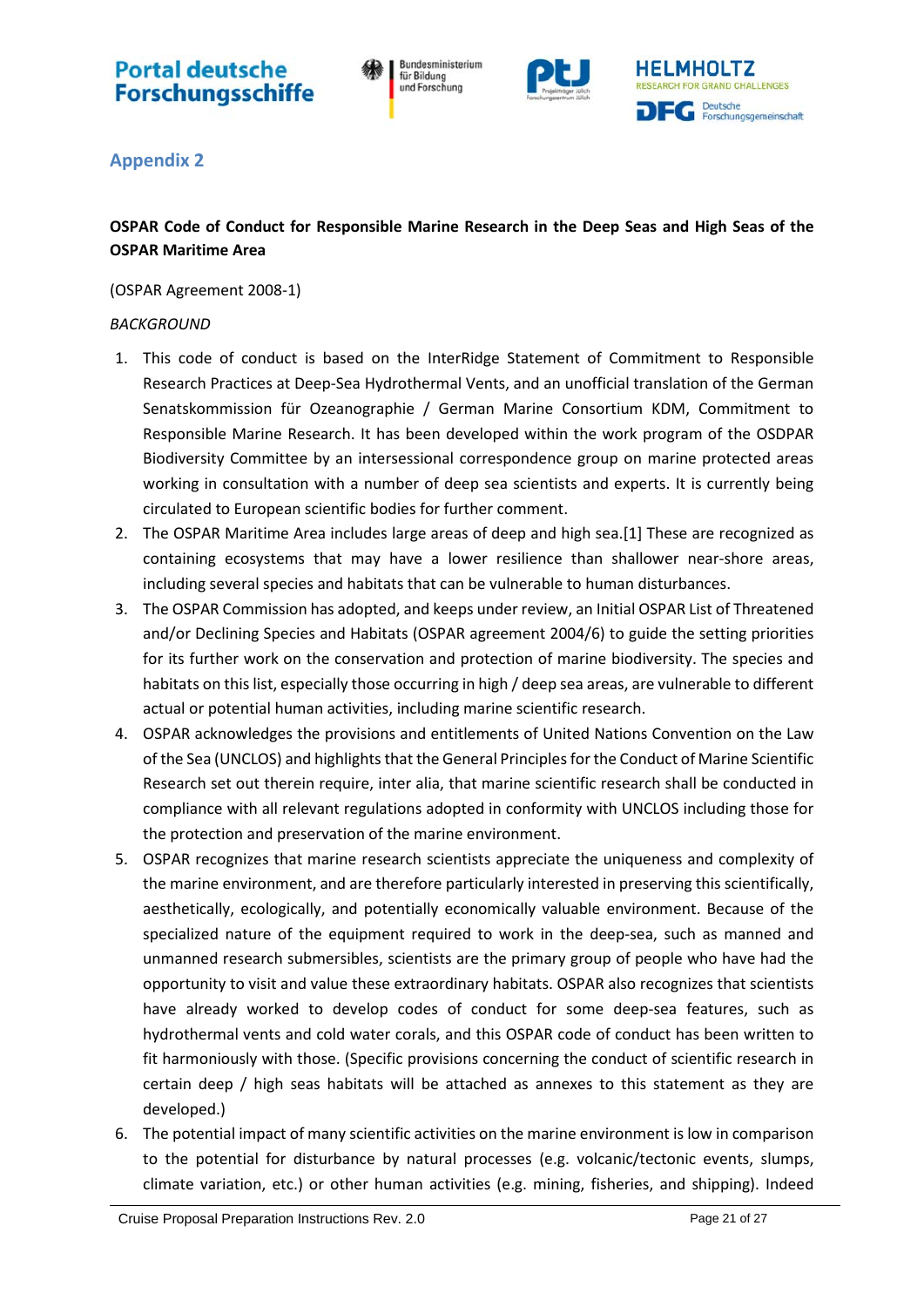Bundesministerium für Bildung und Forschung





many areas, especially seamounts and cold coral reefs, have been widely impacted by human activities, like fisheries, long before being scientifically studied. Nonetheless, there remains the possibility that some scientific activities could have unwanted negative side-effects on particular regions or animals if research activities are not carefully planned and executed. In addition, because only a limited number of sites are currently known and scientists from a wide variety of disciplines frequently work at these single locations, there is the potential for conflicting effects among studies, and multiple impacts, particularly at sites where scientific activity is intense.

- 7. OSPAR recognizes that protection and sustainable use of the oceans is best served by a fundamental understanding of its complex marine ecosystems, and that can only be achieved through marine research. OSPAR further recognizes that the role of scientists is also of primary importance concerning the implementation of the OSPAR network of Marine Protected Areas, and this should be preceded with the best available science.
- 8. Thus, marine research is a prerequisite and an integral component of an ecosystem based management of marine resources and the effective conservation of biodiversity of the deep and high seas. Most forms of observation and investigation of natural systems involve some disturbance of the systems being studied. In the interest of environmental stewardship, it must be the goal of research scientists to minimize disturbances as much as possible, while still gathering the information necessary both to understand the systems and to form a basis for sustainable use strategies. Therefore, marine scientists should always evaluate their research plans from a conservative standpoint, and choose the most environmentally friendly research approach.
- 9. When awarding research grants or research cruise time, the research plans should be assessed against conformity with the following principles.

#### *CONDUCT OF RESPONSIBLE MARINE SCIENCE*

- 10. OSPAR requests all scientists working in the deep seas and high seas of the OSPAR maritime area to adhere to the following principles when conducting their work:
	- a. **Species**: avoid, in the course of scientific research, activities which could lead to long-lasting changes in regional populations or substantially reduce the number of individuals present.
	- b. **Habitats**: avoid, in the course of scientific research, activities which could lead to substantial physical, chemical, biological or geological changes or damage to marine habitats.
	- c. **Threatened and/or declining features**: When working in areas of particular ecological vulnerability, including, inter alia, the features listed in the OSPAR "List of Threatened and/or declining Species and Habitats" utmost care should be taken not to disturb or damage the features as far as possible.
	- d. **Management areas / marine protected areas:** When working in areas of particular ecological importance and/or sensitivity, including, inter alia, OSPAR marine protected areas, care has to be taken not to disturb or damage the protected features, and that activities are in compliance with regulations for the area. Further, scientists are requested to respect the importance of management areas like marine protected areas and are asked to assist in their implementation through the use of the best scientific knowledge.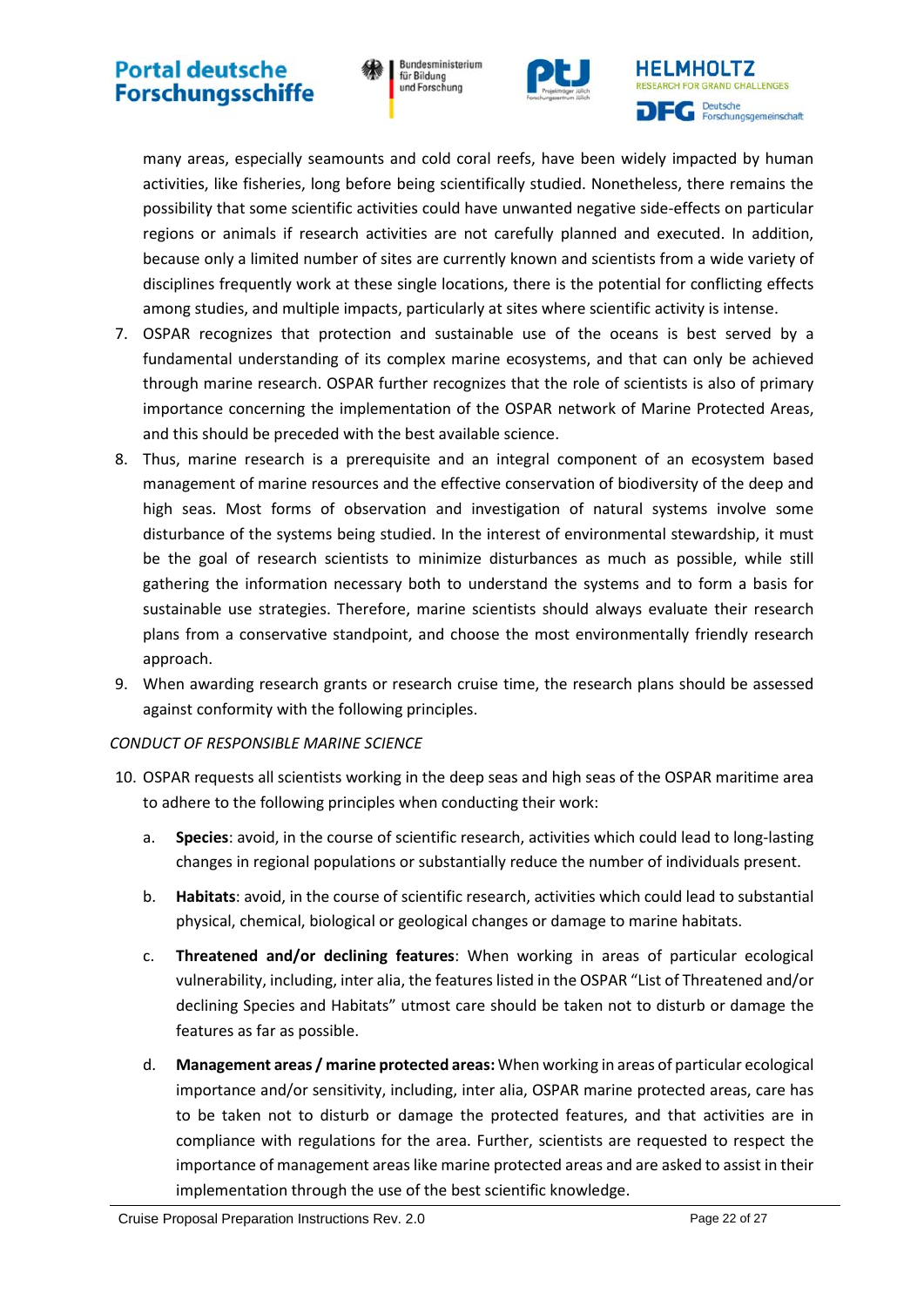



e. **Notification and research planning**: Avoid activities which could disturb the experiments and observations of other scientists.

This requires that scientists:

- a) make themselves familiar with the status of current and planned research in an area; and
- b) that they ensure that their own research activities and plans are known to the rest of the international research community via appropriate public domain data bases and web sites.
- f. **Methods**: Use the most environmentally-friendly and appropriate study methods which are reasonably available.
- g. **Transport of biota**: Ensure that transport of biota between different marine regions, which could lead to changes in the environment or the composition of marine communities, does not occur.
- h. **Collections**: Avoid collections that are not essential to the conduct of the scientific research, and reduce the number of samples to the necessary minimum.
- i. **Collaboration and cooperation:** Ensure the fullest possible use of all biological, chemical and geological samples through collaborations and cooperation within the global community of scientists. Samples which can be archived should be placed in accessible repositories for future use.
- j. **Data-sharing:** Practice international sharing of data, samples and results in order to minimize the amount of unnecessary sampling and to further a global understanding of the marine environment.
- 11. OSPAR supports the individual points of this commitment unreservedly and requests all scientists to adhere to them when planning and carrying out their research.
- 12. Their application should be a prerequisite for the granting of research funds and ship time.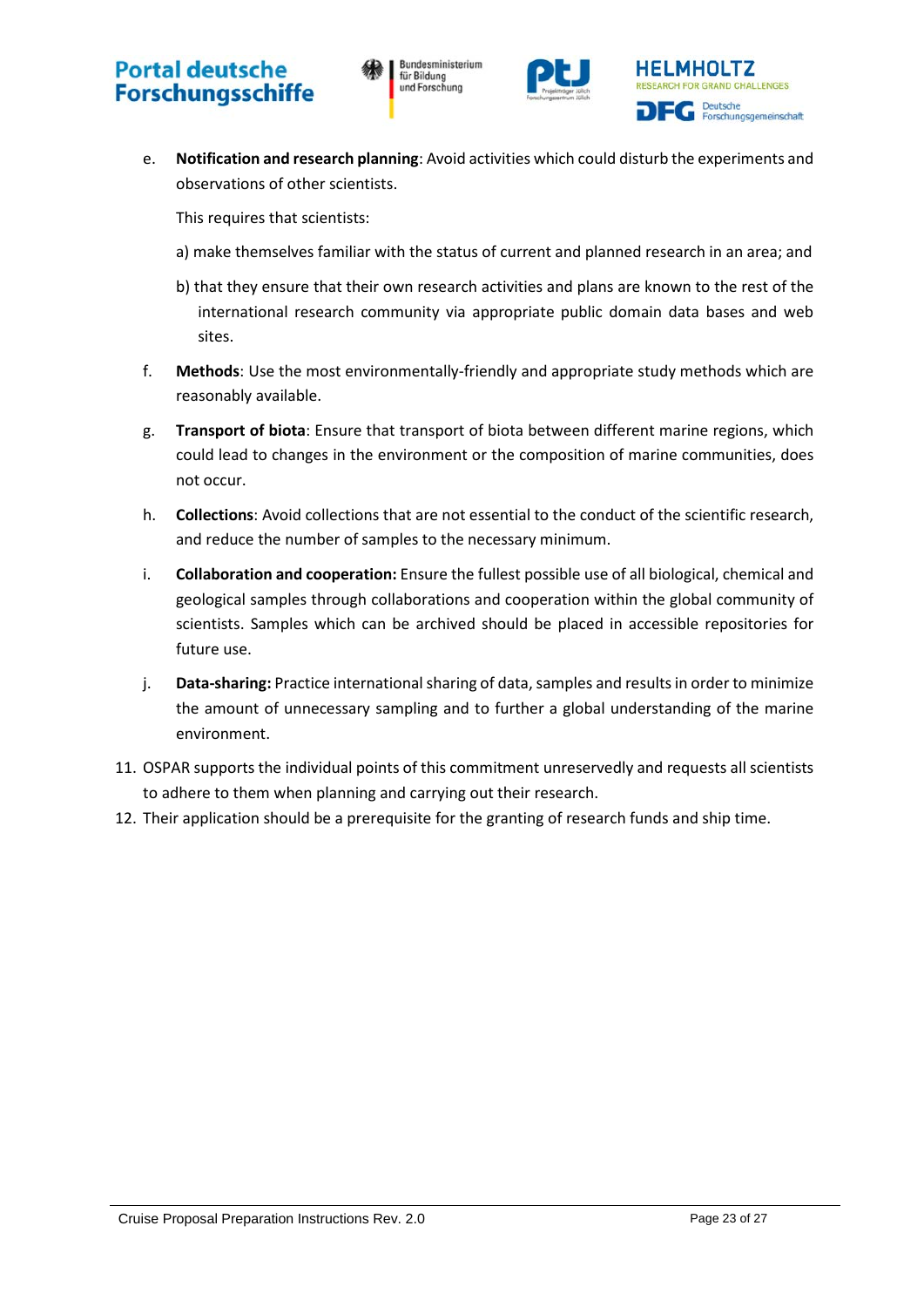

Bundesministerium<br>für Bildung<br>und Forschung



### <span id="page-23-0"></span>**Appendix 3**

### <span id="page-23-1"></span>**Mitigation measures for the operation of seismic and hydroacoustic sources with pulsed sound emissions**

#### *Abbreviations and terms used*

| BP:         | <b>Bubble Pulser</b>                                                                                                                                                                                                                                         |
|-------------|--------------------------------------------------------------------------------------------------------------------------------------------------------------------------------------------------------------------------------------------------------------|
| TPV:        | Total Primary Volume, the sum of all primary volumes of air guns or GI guns whose<br>signals overlap during signal generation such that they amplify one another.                                                                                            |
| $in^3$ :    | Cubic inch(es). 1 in <sup>3</sup> corresponds to a volume of 0.0164 litres; 150 in <sup>3</sup> is approximately<br>2.5 litres.                                                                                                                              |
| IR:         | Infrared                                                                                                                                                                                                                                                     |
| MB:         | Multibeam (echosounder)                                                                                                                                                                                                                                      |
| MMO:        | Marine Mammal Observer. Person trained in the observation of marine mammals.                                                                                                                                                                                 |
| MM:         | <b>Marine Mammal</b>                                                                                                                                                                                                                                         |
| PAM:        | <b>Passive Acoustic Monitoring</b>                                                                                                                                                                                                                           |
| PV:         | Primary Volume; the main chamber volume of an air gun or the generator volume of a<br>GI gun                                                                                                                                                                 |
| SBP:        | Sub-Bottom Profiler (e.g. parametric SBP such as Parasound, Innomar SES-2000, Chirp or<br>3.5 kHz systems)                                                                                                                                                   |
| SS:         | Sidescan Sonar                                                                                                                                                                                                                                               |
| Soft start: | The emitted seismic energy is increased from minimum to maximum over a period of 20<br>minutes. The minimum energy is emitted when the smallest chamber volume of a<br>source is triggered with the lowest pressure at which the source will still function. |

Adequate visibility: The visibility range is at least twice the applicable mitigation radius.

#### **Applicability**

The rules described here apply solely to profile-type surveys of the sea floor.

#### **General rules**

• The proposed cruise period should be chosen such that a higher occurrence of marine mammals in the area under investigation is not likely. Breeding and nursery areas of marine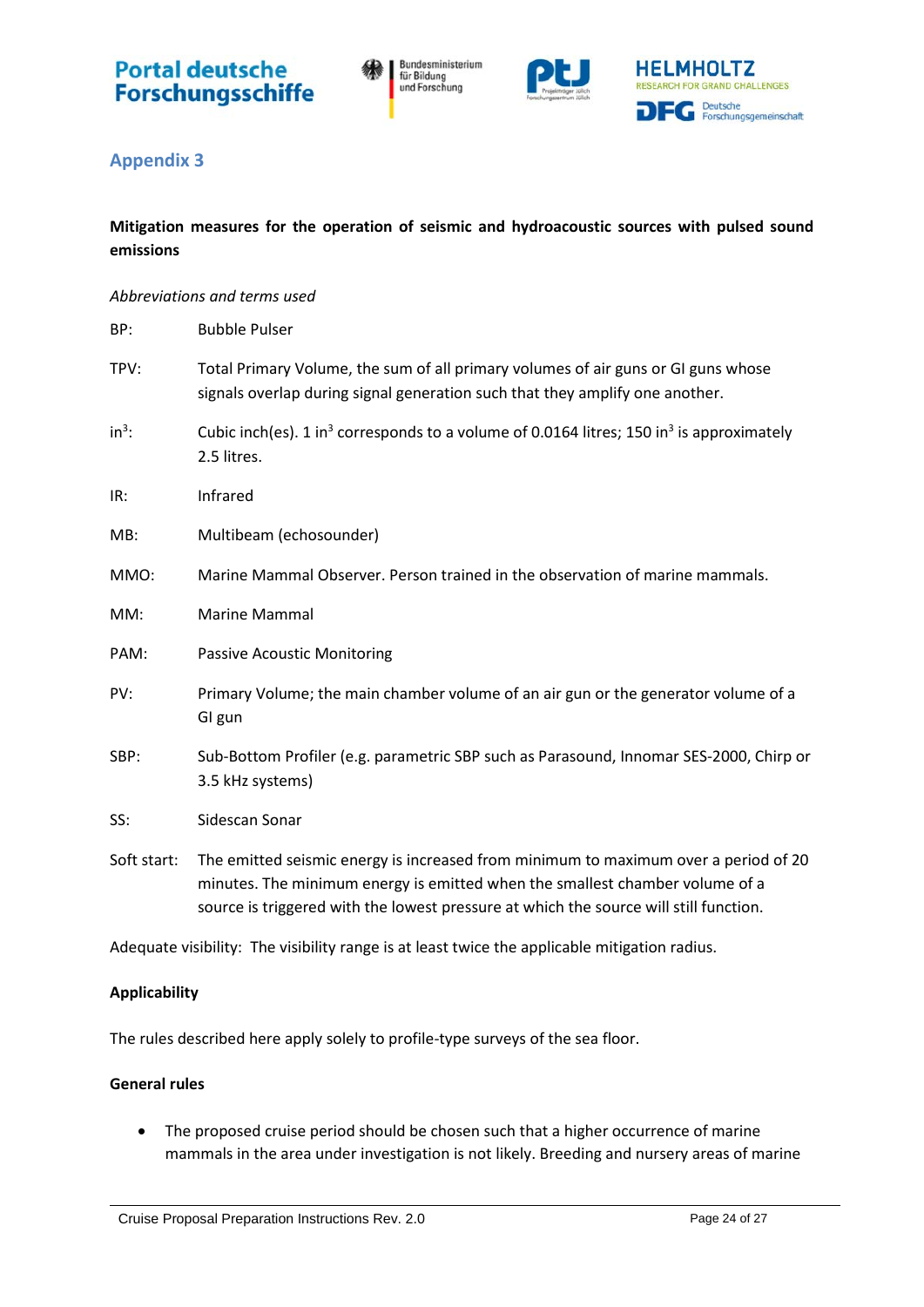Bundesministerium für Bildung und Forschung





mammals must be avoided during periods when marine mammals are present. In exceptional cases, planned measurements require special justification.

- The emitted seismic and hydroacoustic energy should be limited to the level strictly necessary for scientific purposes. Scientific justification for the use of the proposed seismic and hydroacoustic energy should be submitted; this forms part of the review process.
- Seismic measurements must begin with a soft start.
- During a change of profile, only a single seismic source (a 'mitigation pulser') should be triggered approximately every 60 seconds, assuming that no research-relevant data is being collected during the profile change.
- Observation of MMs should be carried out by a suitable number of MMOs from a suitable position with a view of at least 90 degrees from dead ahead to abeam of the sources (e.g. the bridge).
- All observations and measures should be logged in the cruise report.
- The use of explosives is not permitted.

### **Mitigation measures for the operation of weak seismic and/or hydroacoustic sources (BP, boomer, sparker, MB, SS, SBP, air guns with TPV ≤ 150 in<sup>3</sup> (2.5 litres))**

*Start of measurements:* Before a source is first triggered, in daylight and adequate visibility, operators should scan the area around the vessel up to a distance of 500 m (mitigation radius) for MMs from a suitable position for a period of 60 minutes. Measurements may only commence if no MMs are observed within the mitigation radius.

In darkness, measurements may only commence if the working area is outside known breeding and nursery areas of MMs. If MMs were sighted during daylight hours on the previous day, in darkness the non-presence of MMs in the mitigation radius must be operationally demonstrated using suitable technical aids. If no such technical aids are available, measurements must commence in daylight.

*Interruptions:* If unscheduled interruptions of less than 5 minutes occur, measurements may continue immediately and without further checks. In the case of interruptions lasting 5-10 minutes, measurements may continue if no MMs have been observed within the mitigation radius. Otherwise, operators must wait until MMs have left this zone before measurements may recommence with a soft start. In the case of interruptions of more than 10 minutes, measurements must begin with a soft start assuming that no MMs have been observed within the mitigation radius. If a seismic source with minimal energy emission (a so-called mitigation pulser) is triggered continuously, measurements are regarded as non-interrupted.

#### **Mitigation measures for the operation of seismic sources with TPV > 150 in3 (2.5 litres)**

*Start of measurements:* Before a source is first triggered, in daylight and adequate visibility, operators should visually scan the area around the seismic source with a mitigation radius of 750 m for MMs for a period of 60 minutes. Measurements may only commence if no MMs are observed within the mitigation radius.

In darkness or inadequate visibility, measurements may only commence if the working area is outside known breeding and nursery areas of MMs and the use of suitable technical aids (e.g. IR or PAM) has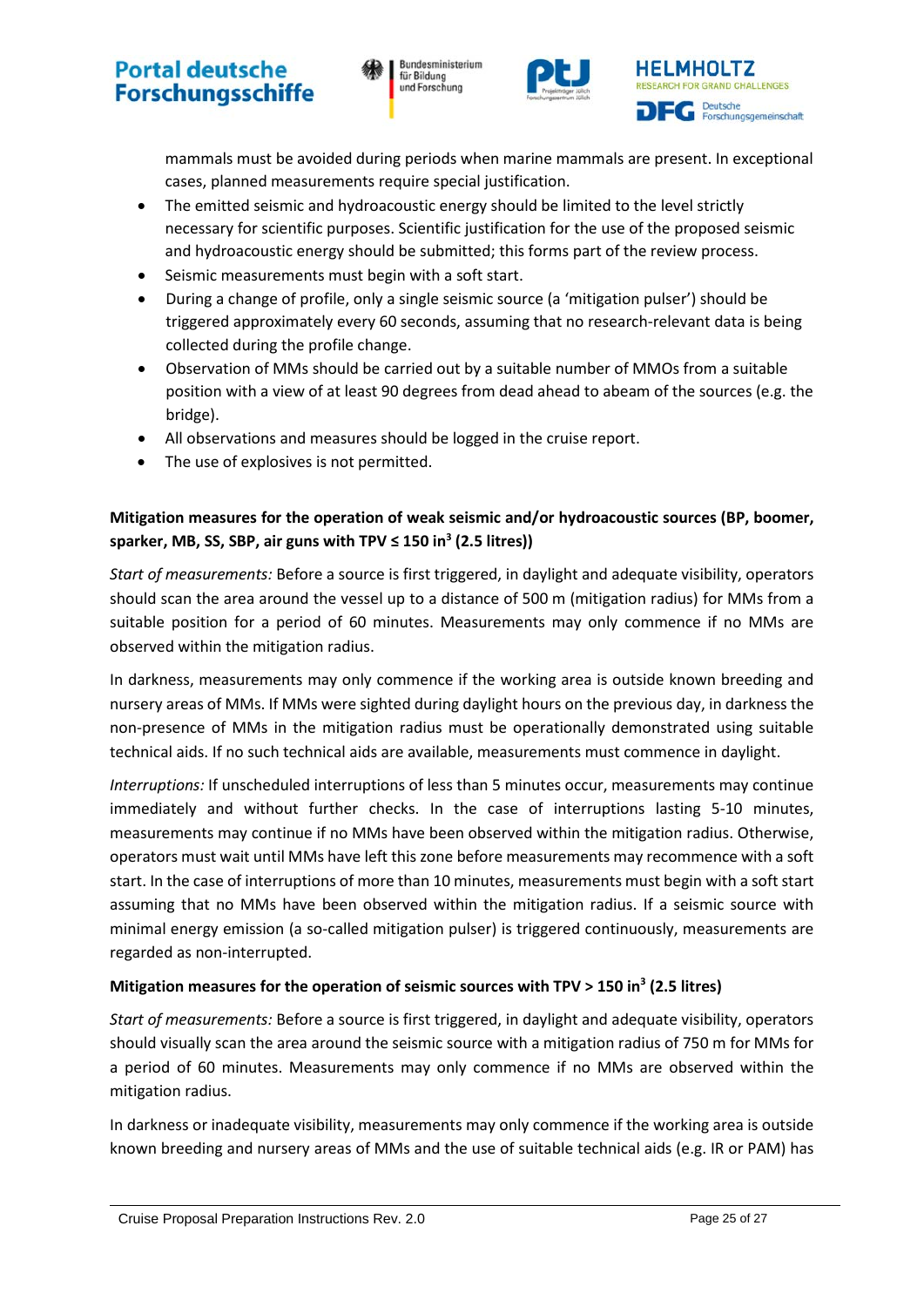Bundesministerium für Bildung und Forschung





given no indication of the presence of MMs in the mitigation radius within the last 60 minutes. If no such technical aids are available, measurements must commence in daylight.

As measurements progress, the mitigation radius is continuously monitored either visually or with the aid of PAM or IR. If MMs are observed in the mitigation radius, measurements must be paused until the MMs have left the mitigation radius. Measurements must then be continued with a soft start.

*Interruptions:* In the case of interruptions lasting less than 10 minutes, measurements may continue if no MMs have been observed within the mitigation radius. Otherwise, operators must wait until MMs have left this zone before measurements may recommence with a soft start. In the case of interruptions of more than 10 minutes, measurements must begin with a soft start assuming that no MMs have been observed within the mitigation radius. In darkness, measurements may only recommence if the working area is outside known breeding and nursery areas of MMs and the use of suitable technical aids (e.g. IR or PAM) has given no indication of the presence of MMs in the mitigation radius. If a seismic source with minimal energy emission (a so-called mitigation pulser) is triggered continuously, measurements are regarded as non-interrupted.